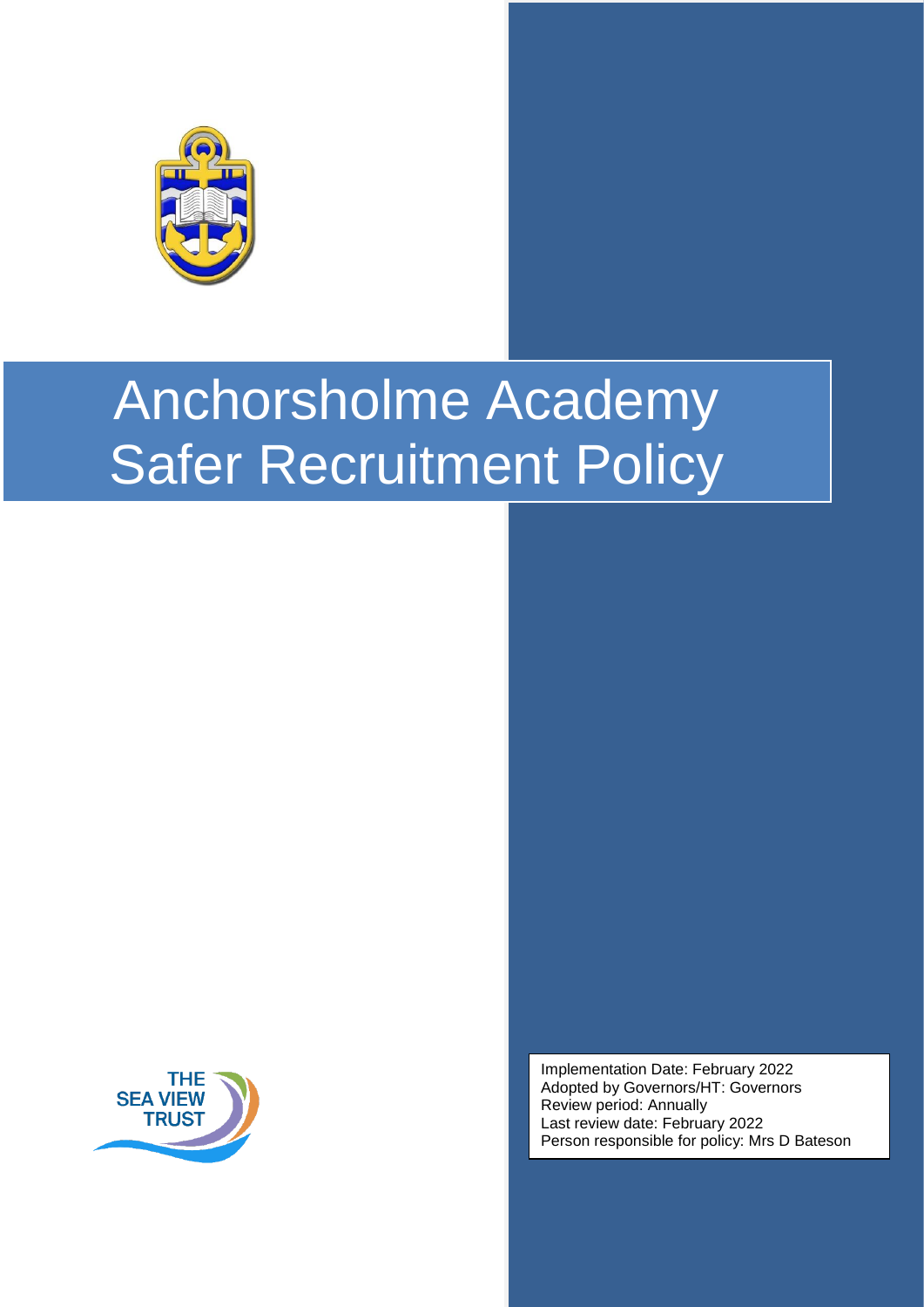## **Statement of Intent**

Anchorsholme Academy has implemented this policy to assist with recruitment and employee/volunteer selection. It outlines the school's recruitment procedure and how the school ensures safer recruitment is considered at all levels of the recruitment process.

The safety and protection of the school's pupils is always at the forefront of the school's concerns, which is why this policy aims to embed a robust safeguarding culture into the recruitment practices of the school.

## <span id="page-1-0"></span>**1. Legal Framework**

- 1.1. This policy has due regard to all relevant legislation including, but not limited to, the following:
	- Children Act 1989
	- Children Act 2004
	- Safeguarding Vulnerable Groups Act 2006
	- The Education (School Teachers' Appraisal) (England) Regulations 2012 (as amended)
	- Sexual Offences Act 2003
	- The School Staffing (England) Regulations 2009
	- Rehabilitation of Offenders Act 1974
	- Education and Skills Act 2008
	- Data Protection Act 2018
	- The General Data Protection Regulation (GDPR)
	- Education Act 2002
	- Equality Act 2010
- 1.2. This policy has due regard to guidance including, but not limited to, the following:
	- DfE (2021) 'Keeping children safe in education'
	- DfE (2018) 'Staffing and employment advice for schools'
	- DfE (2020) 'Governance handbook'
	- DfE (2020) 'Guidance for full opening: schools'
	- DfE (2020) 'Changes to checks for EU sanctions on EEA teachers from 1 January 2021'
- 1.3. This policy operates in conjunction with the following school policies:
	- Safeguarding and Child Protection Policy
	- Single Central Record Policy
	- Record Management Policy
	- GDPR Data Protection Policy
	- Acceptable Use Policy/Agreement

#### **2. Definitions**

- 2.1. **Regulated activity** includes:
	- Teaching, training, instructing, caring for or supervising children if the person is unsupervised, or providing advice or guidance on physical, emotional or educational wellbeing, or driving a vehicle only for children.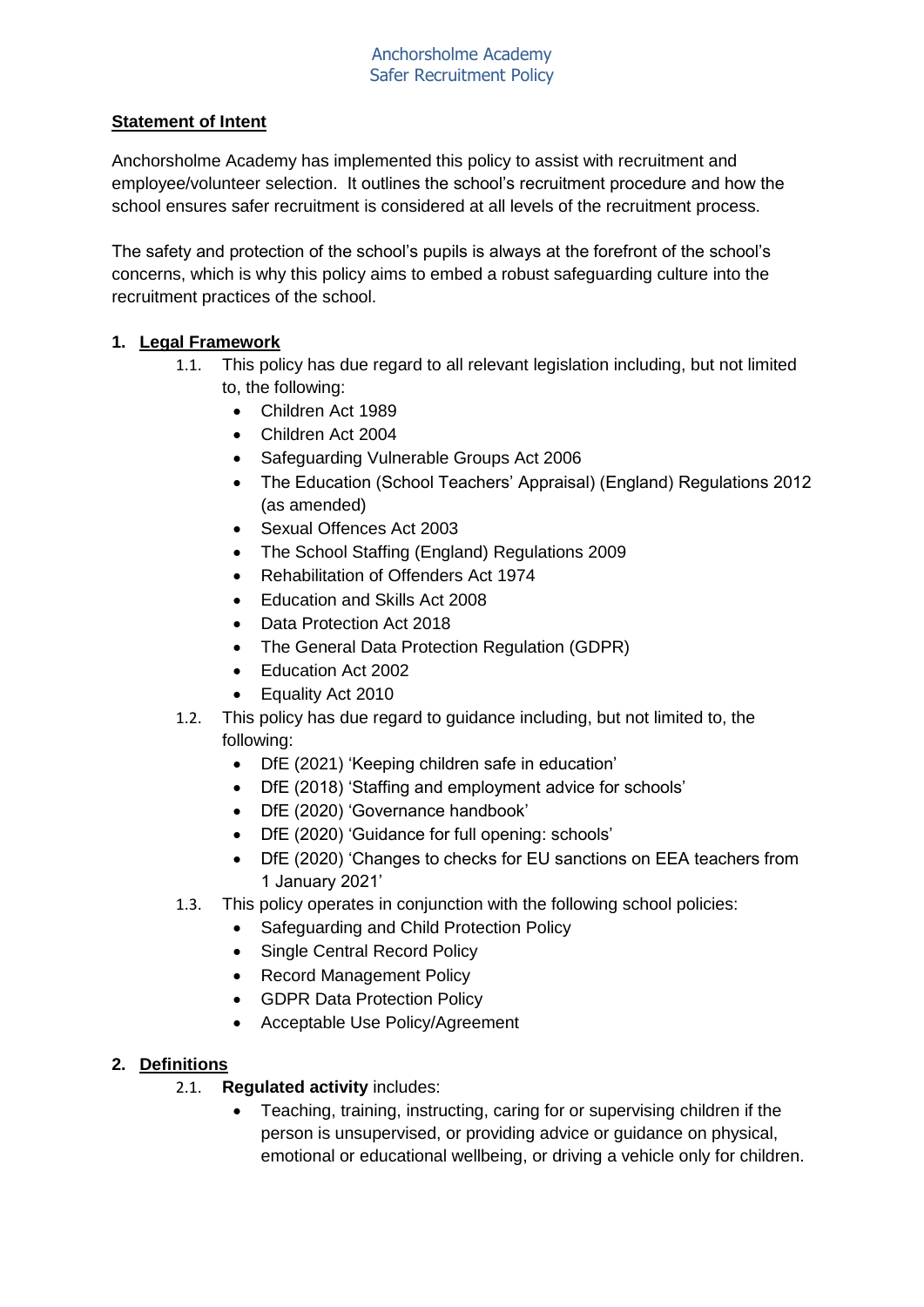- Working for a limited range of establishments (known as 'specified places', which include schools and colleges), with the opportunity for contact with children, but not including work undertaken by supervised volunteers.
	- The above definitions are classified as regulated activity if they are undertaken regularly. Some activities are always regulated activities, regardless of frequency or whether they are supervised or not. This includes relevant personal care, or health care provided by, or under the supervision of, a health care professional. Personal care includes helping a child with eating or drinking for reasons of illness or disability, or in connection with toileting, washing, bathing and dressing for reasons of age, illness or disability. Health care means care for children provided by, or under the direction or supervision of, a regulated health care professional.
- A supervised volunteer who regularly teaches or looks after children is **not** in regulated activity.
- 2.2. **Teaching role**  refers to a role involving planning and preparing lessons for pupils; delivering lessons to pupils; and assessing and reporting on the development, progress and attainment of pupils. These activities are not teaching work for the purposes of 'Keeping Children Safe in Education' (KCSIE) if the person carrying out the activity does so (other than for the purposes of induction) subject to the direction and supervision of a qualified teacher or other person nominated by the Headteacher to provide such direction and supervision.
- 2.3. **Standard DBS**  this provides information about convictions, cautions, reprimands and warnings held on the Police National Computer, regardless of whether or not they are spent under the Rehabilitation of Offenders Act 1974.
- 2.4. **Enhanced DBS** this provides the same information as the standard DBS, plus any additional information held by the police which a chief officer reasonably believes to be relevant and considers ought to be disclosed.
- 2.5. **Enhanced DBS with barred list check**  this check is required for when people are working or seeking to work in regulated activity with children. This check allows for additional checks to be made as to whether the person appears on the children's barred list.
- 2.6. **Children's barred list**  the DBS maintains a 'barred list' of individuals who are unsuitable to work with children and vulnerable adults. In addition, where an enhanced DBS including a barred list check is obtained, the certificate will also detail whether the applicant is subject to a direction under section 128 of the Education and Skills Act 2008 or section 167A of the Education Act 2002.
- 2.7. **Section 128 check**  this provides for the Secretary of State to direct that a person may be prohibited or restricted from participating in the management of an independent school (which includes academies and free schools). A person prohibited under section 128 is also disqualified from holding or continuing to hold office as a governor of a maintained school.
- 2.8. **Safer recruitment**  this is the safeguarding and protection of pupils during the recruitment and selection process. Its overall purpose is to help identify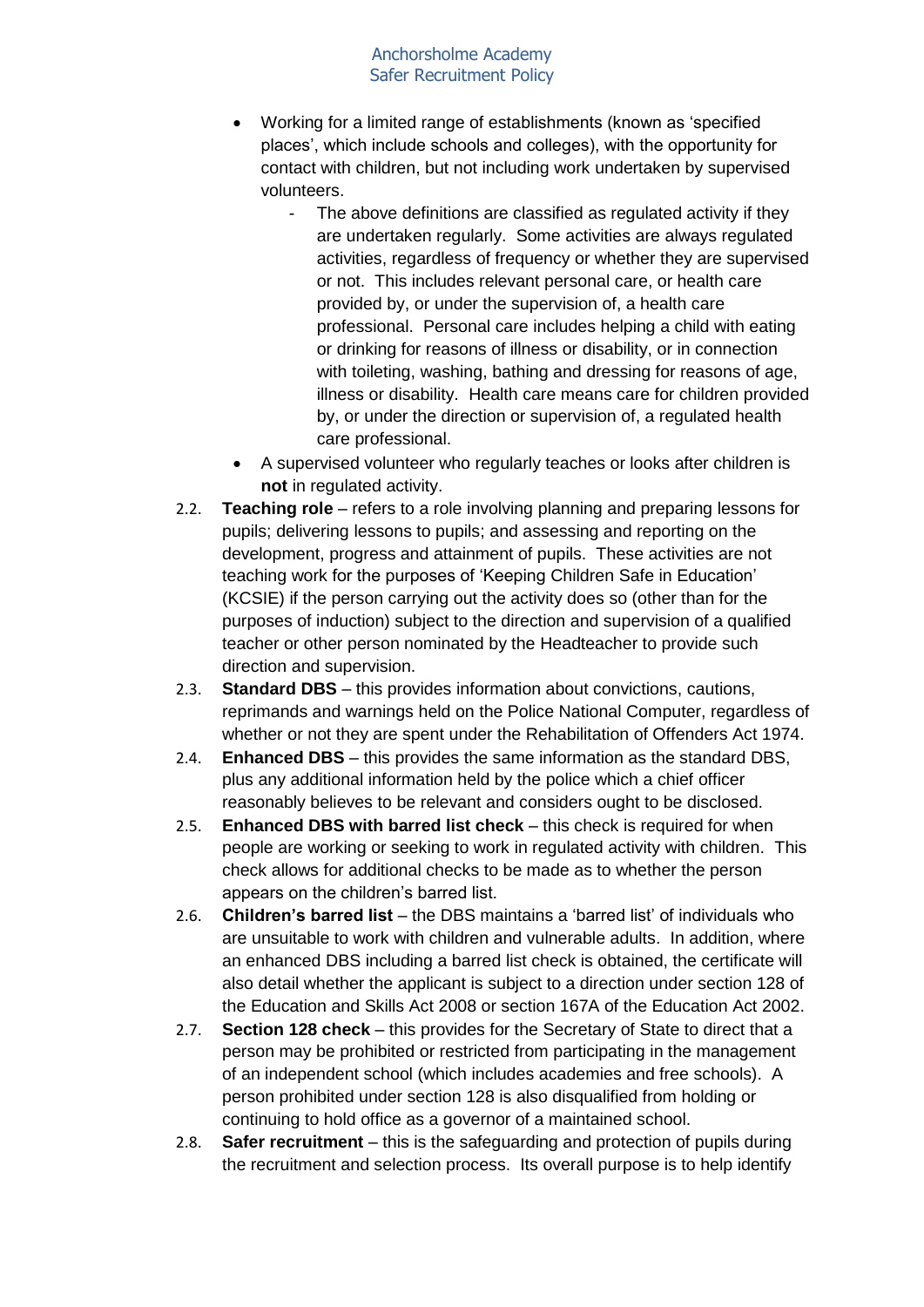and deter or reject individuals who are deemed to be at risk of abusing children.

2.9. **Single Central Record (SCR)** - the central record detailing the safeguarding checks that have been carried out on all staff and other relevant people. This document must always be kept up to date with data that reflects the current situation within school.

# **3. Roles and Responsibilities**

- 3.1. The governing board is responsible for:
	- Agreeing and monitoring effective policies to ensure recruitment at the school is in accordance with the legislation outlined in [section 1.](#page-1-0)
	- Ensuring that staff/volunteer recruitment is as safe as possible, as well as fair and compliant with the relevant legislation.
	- Monitoring the advertising of vacancies, assessing how they are being advertised and whether the adverts are maximising all of the opportunities to attract the appropriate candidates.
	- Benchmarking the success of any advertising methods used, as well as the overall success of the recruitment process.
	- Ensuring a member of the governing board and the Trust board is on the recruitment panel for a new Headteacher.
	- Monitoring the school's SCR to ensure that the necessary vetting checks for employees are carried out.
	- Ensuring that the Office Manager reviews this policy and that any recruitment data that is kept is in accordance with the Record Management Policy.
- 3.2. The recruitment panel is responsible for:
	- At least one member of the recruitment panel must have undertaken Safer Recruitment training in the previous five years.
	- Appointing an appointing officer who will be responsible for the entire management of the recruitment process.
	- Creating the advert, job description and person specification and ensuring they meet all the necessary requirements.
	- Shortlisting the potential candidates by scoring against the person specification with the aim of reducing the application field and identifying those with the potential to effectively undertake the role.
	- Ensuring that interview questions are open questions and written in conjunction with the person specification.
	- Ensuring that the interview addresses safeguarding practices.
	- Agreeing with the successful candidate when other members of the school community will be informed about their appointment, including staff members and parents.
- 3.3. The Headteacher is responsible for:
	- Appointing an appropriate recruitment panel with at least one member that has undertaken Safer Recruitment training in the previous five years.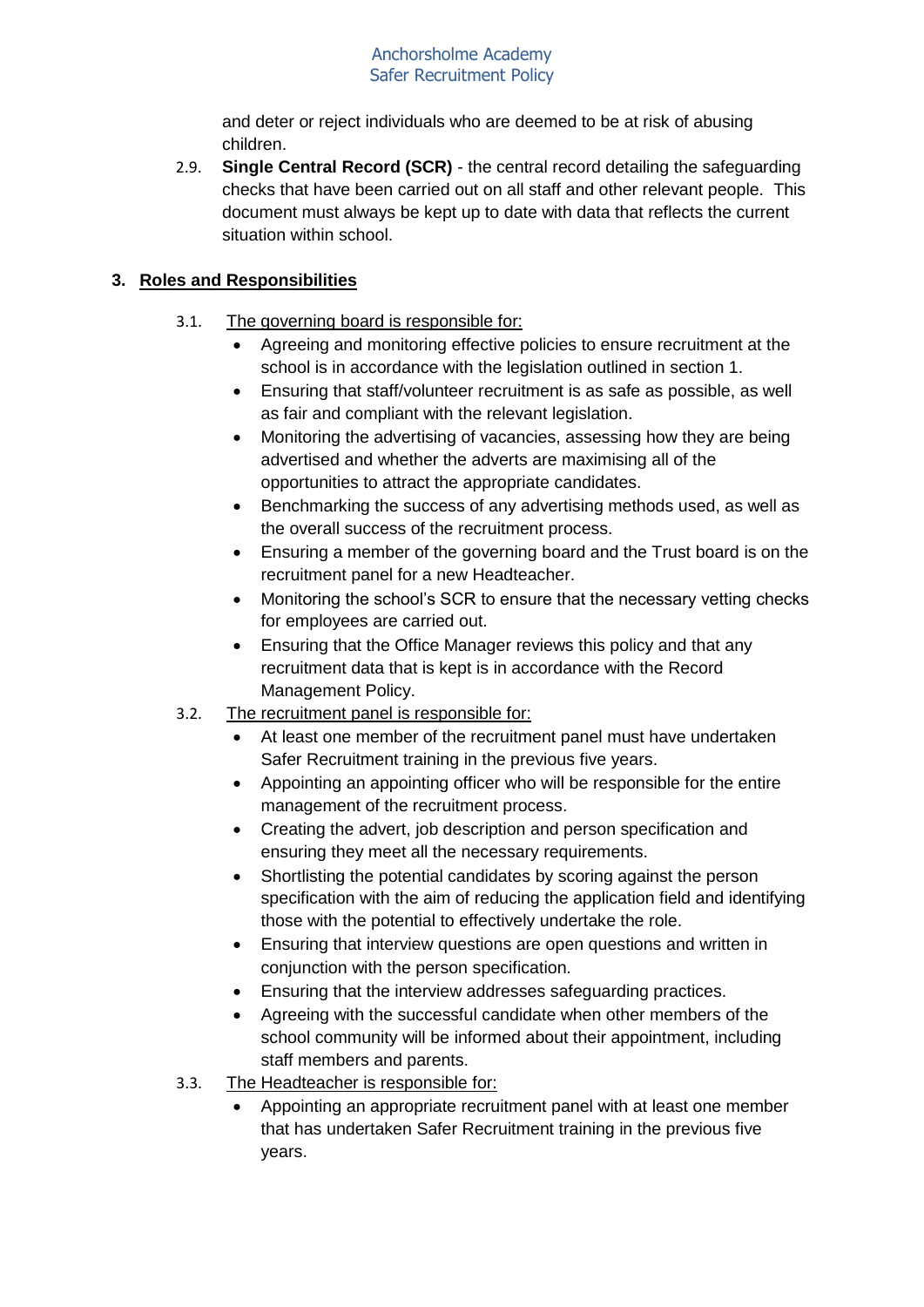- Ensuring that all members of the recruitment panel understand their role, i.e. advisory or decision making.
- Ensuring that all members of the recruitment panel are familiar with their obligations with regards to safer recruitment, as set out in KCSIE.
- Leading the interview when the candidate is at a lower level than the Headteacher. The Headteacher may delegate this responsibility to another member of the SLT if appropriate.
- Ensuring appropriate checks have been carried out on prospective staff, volunteers, contractors and agency workers working within the school.
- Ensuring that appropriate supervision of employees/volunteers is organised, and for promoting the safety and wellbeing of pupils generally and throughout the recruitment process.
- 3.4. The Office Manager is responsible for:
	- Assisting the Headteacher in appointing an appropriate recruitment panel with at least one member that has undertaken Safer Recruitment training in the previous five years.
	- Ensuring that equal opportunities are established and implemented throughout the recruitment process.
	- Ensuring that the salary of the successful candidate is determined.
	- Accommodating the needs of new employees and making reasonable adjustments when necessary.
	- Ensuring appropriate checks have been carried out on staff, volunteers, contractors and agency workers working within the school.
- 3.5. During the recruitment process, and especially during the initial stages, the recruitment panel and the Headteacher will be watchful of candidates displaying the following characteristics:
	- No understanding or appreciation of children's needs
	- Expressing that they want the role to meet their needs at the expense of children
	- Using inappropriate language in relation to children
	- Expressing extreme views or views that do not support safeguarding practices
	- Displaying unclear boundaries with children
	- Providing vague answers when asked about their experience and being unable to explain gaps in their employment

## **4. Equal Opportunities**

- 4.1. When recruiting, the school will ensure equal opportunities are established and implemented.
- 4.2. The school will not discriminate against any protected characteristics, such as disability or gender, and will always promote difference and inclusion throughout the school.
- 4.3. The school will, where necessary, make reasonable adjustments to ensure the interview is accessible to all candidates. Candidates should inform the school of any reasonable adjustments that they need when they receive the invitation for an interview.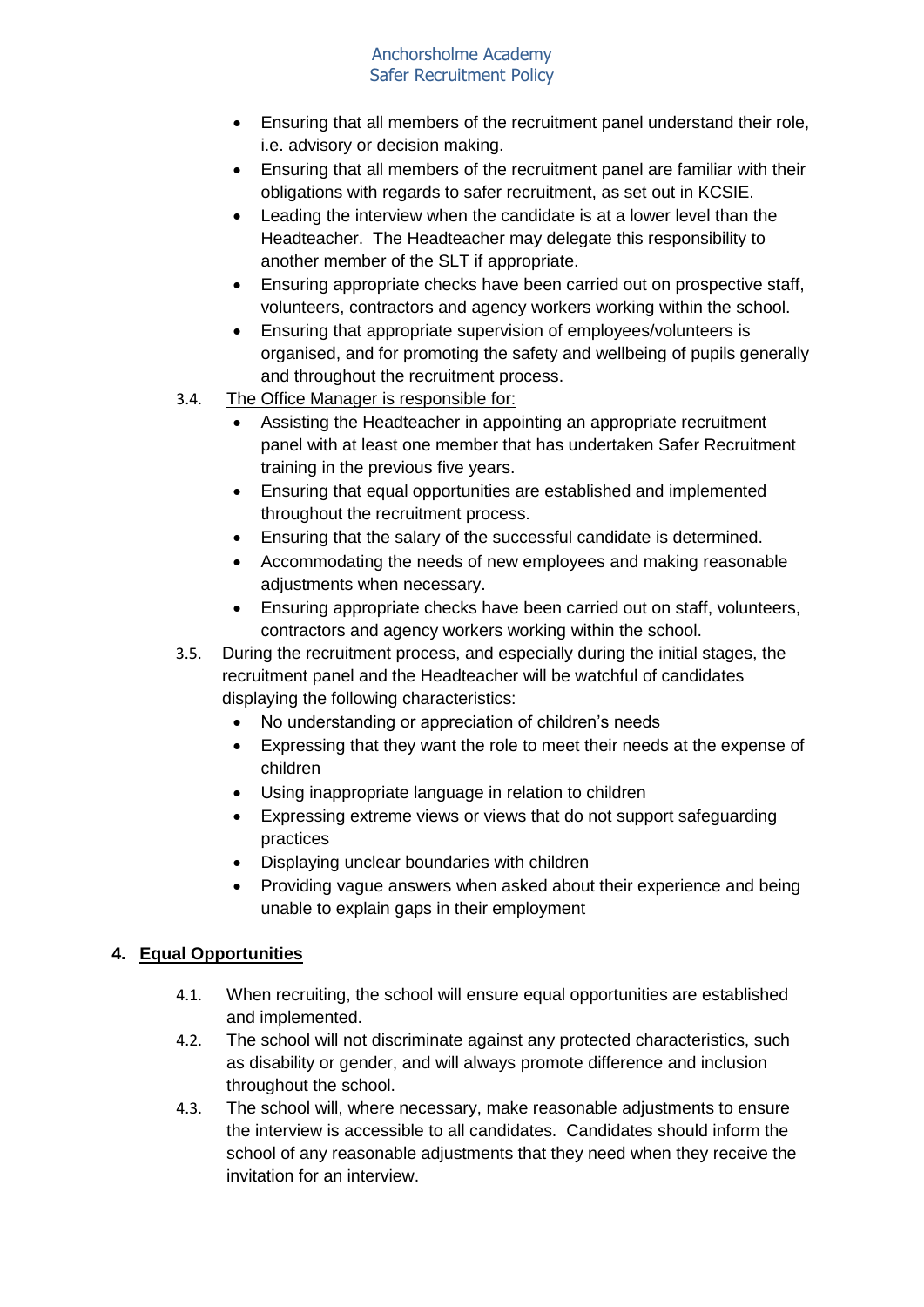- 4.4. The governing board will review recruitment procedures annually to ensure they are accessible and do not directly or indirectly discriminate against candidates.
- 4.5. Candidates will be asked to disclose any disabilities during the application process in order to:
	- Establish if an applicant can perform an intrinsic part of the job (subject to any reasonable adjustments)
	- Establish if an applicant is fit to attend an assessment or any reasonable adjustments that may be needed at interview or assessment
	- Take positive action to recruit people with disabilities
	- Comply with equal opportunities monitoring
- 4.6. A candidate's disability status will not form part of the decision-making process.

# **5. Planning, Advertising and Shortlisting**

- 5.1. Once a vacancy has been identified, the school will allow an appropriate amount of time for planning and structuring the recruitment process.
- 5.2. The Office Manager and Headteacher will:
	- Decide on the recruitment timeframe.
	- Decide who will be involved in the process and what their roles will be, e.g. who forms the recruitment panel and who will lead interviewing.
	- Prepare the documents that will be provided to applicants, including the job description, person specification and application form – ensuring that these documents contain a clear message about safeguarding, the checks that will be carried out and that references will be sought.
- 5.3. The job information and associated documents will be published online.
- 5.4. The full requirements of the role will be clearly explained, including any employment vetting requirements such as a DBS check.
- 5.5. The recruitment panel will comprise an appointing officer, who is responsible for the management of the entire recruitment process, and at least two other members of staff, with the Headteacher usually being one of these.
- 5.6. At least one member of the recruitment panel will have successfully completed up-to-date safer recruitment training.
- 5.7. When the recruitment panel is made up of an odd number, majority votes can be cast.
- 5.8. The recruitment panel will create the advertisement.
- 5.9. The recruitment panel will ensure the advertisement includes the following requirements:
	- Information specific to the role on offer and the school as a whole
	- The benefits of the role are highlighted
	- The advertisement is relevant to the target audience
	- Applications can be submitted electronically
- 5.10. Vacancies will be advertised on the Blackpool Council Job Vacancies webpage and the school website. Advertisements through external media will be placed with due consideration to ensuring that the advertisement reaches a wide range of groups.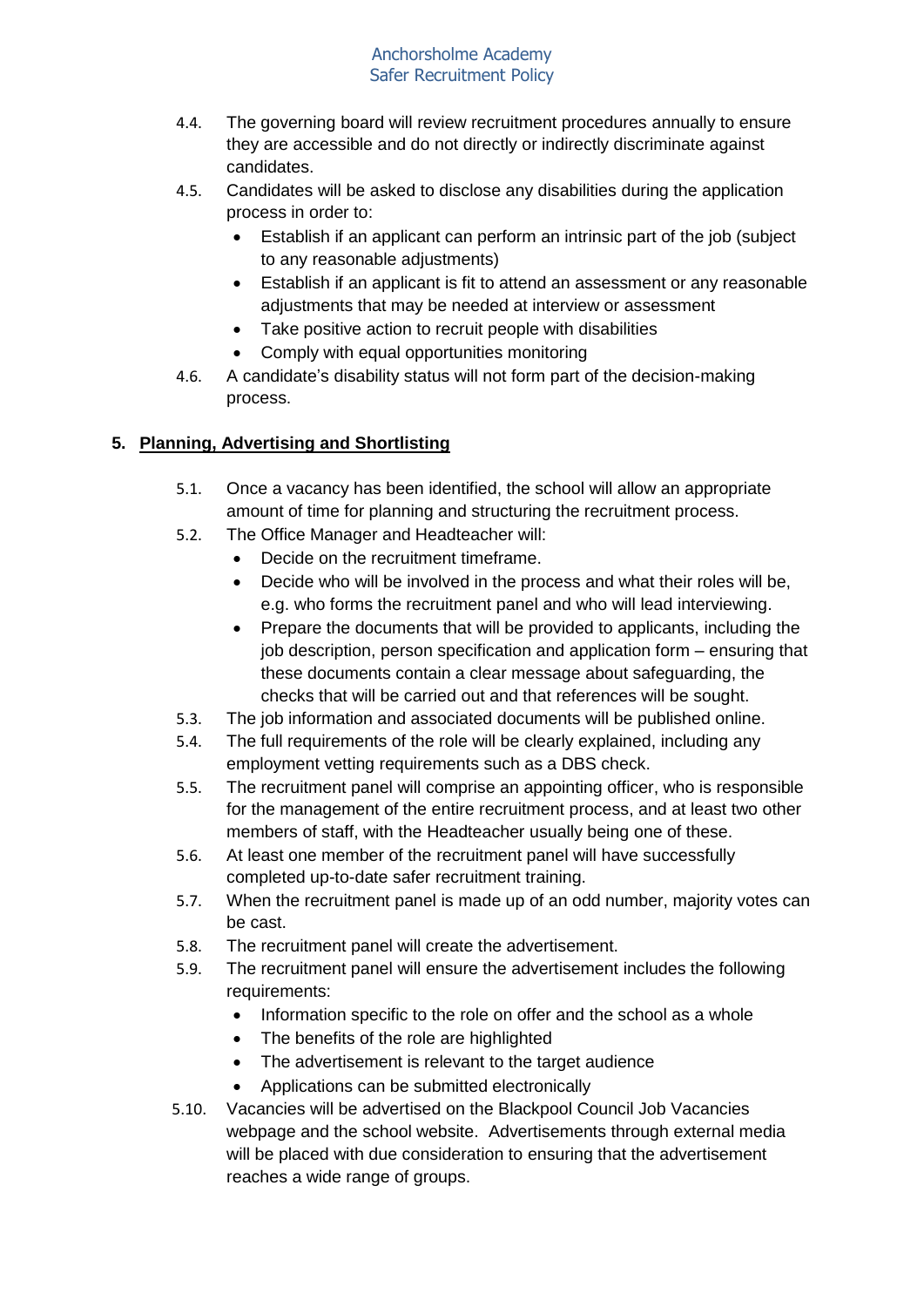- 5.11. Advertisements will include a job description, person specification and detail the closing date.
- 5.12. The school will never accept a CV alone, only completed application forms.
- 5.13. When shortlisting candidates for an interview, all application forms will be considered.
- 5.14. Applicants will be assessed against the same shortlisting criteria to ensure a fair process
- 5.15. Candidates who are shortlisted will meet all of the essential aspects of the person specification requirements.
- 5.16. At least two members of the recruitment panel will be involved in the shortlisting process and at least one member will have received up-to-date Safer Recruitment training.
- 5.17. The school will ensure that the shortlisting process is as systematic as possible, and that the recruitment panel reads through all applications. Each member of the panel will create their own shortlist which will then be collated and discussed.
- 5.18. Only successful applicants will be replied to with a letter notifying they have been shortlisted.
- 5.19. Requests for further information from applicants will be replied to promptly.

## **6. Invitation to Interview**

- 6.1. Once a shortlist has been confirmed, the applicants to be invited for interview will be contacted by the Office Manager, who will ensure that all shortlisted candidates receive information about the interview arrangements, how they will be conducted, the areas that will be explored and what documents they should bring. The Office Manager will also ensure any necessary adjustments are organised in advance of the interview.
- 6.2. The Office Manager will send shortlisted candidates the self-declaration of criminal record form, alongside a copy of the school's disqualification form, where appropriate.
- 6.3. Upon inviting candidates to interview, the Office Manager will state that the successful candidate's identity will be checked and, where appropriate, the necessary pre-appointment checks will be carried out.
- 6.4. Permission will be sought from the candidates via the application process before the Office Manager contacts referees.
- 6.5. Where possible, the Office Manager will obtain two references before interviewing candidates to allow for any concerns to be explored with the referee and discussed with the candidate. One of the references will be from the candidate's most recent employer. Where a candidate is not currently employed, verification of their most recent period of employment and reasons for leaving will be obtained from the employer.
- 6.6. References will be from a senior member of staff and not a colleague. Electronic references will be vetted to ensure they originate from a credible source; from a HR/Senior Management/neutral contact email that can be verified as such.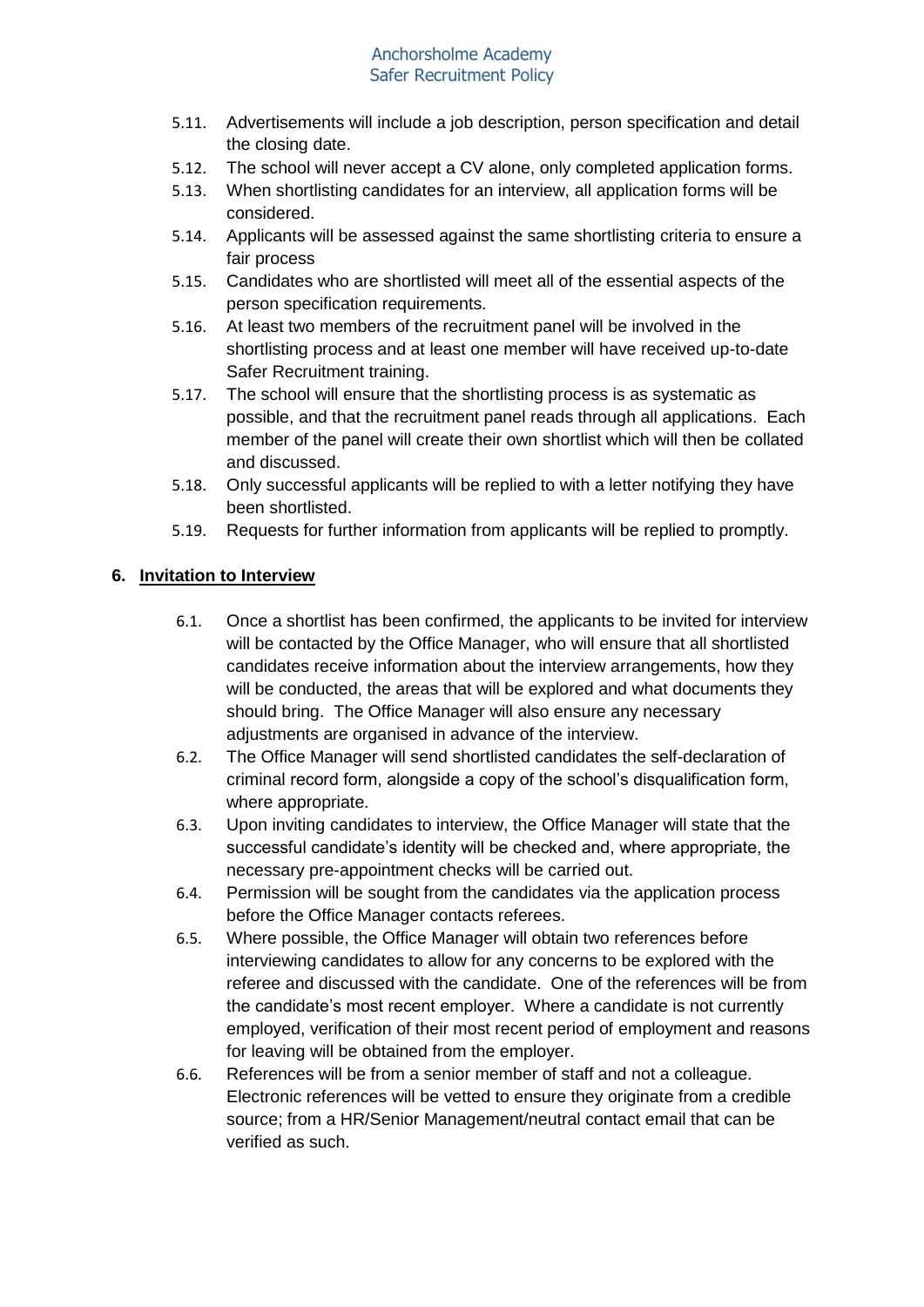- 6.7. Open testimonials will not be relied upon, nor will information that has been provided by the candidate without verifying the information.
- 6.8. References from internal candidates will also always be scrutinised before interview.
- 6.9. Structured questionnaires will be used to question referees.
- 6.10. Information about past disciplinary action or allegations that are disclosed will be considered carefully when assessing the applicant's suitability for the post.
- 6.11. The candidate's current employer will be asked for details of any capability history in the previous two years, including the reasoning.

# **7. Pre-Interview Checks**

- 7.1. The recruitment panel will complete the necessary pre-interview checks.
- 7.2. Pre-interview checks will include the following:
	- Requesting two references from each shortlisted candidate directly from the referees – where possible, one reference will be obtained relating to the role in which the candidate worked with children.
	- Verifying that the candidate has qualifications or experience relevant to the post.
	- Checking references against application forms and noting down discrepancies or concerns, and following up these concerns with referees.
	- Checking and, where necessary, following up candidates' selfdeclaration forms.

## **8. Digital Footprints**

- 8.1. The school is committed to ensuring that safeguarding is a top priority; therefore, where appropriate, the school may check candidates' social media or other online activity prior to interview.
- 8.2. This process may include a search for the candidate via:
	- Google
	- Facebook
	- Twitter
	- Instagram
	- LinkedIn
- 8.3. Any concerns will be addressed during the interview process.

## **9. The Interview**

- 9.1. Candidates will be required to provide photographic ID and any qualification certificates listed on their application to office staff upon arrival to the school.
- 9.2. Candidates shortlisted for interview will be given the opportunity to complete a self-disclosure form upon arrival for their interview. The form is given to the recruitment officer in a sealed envelope prior to the candidate entering their interview.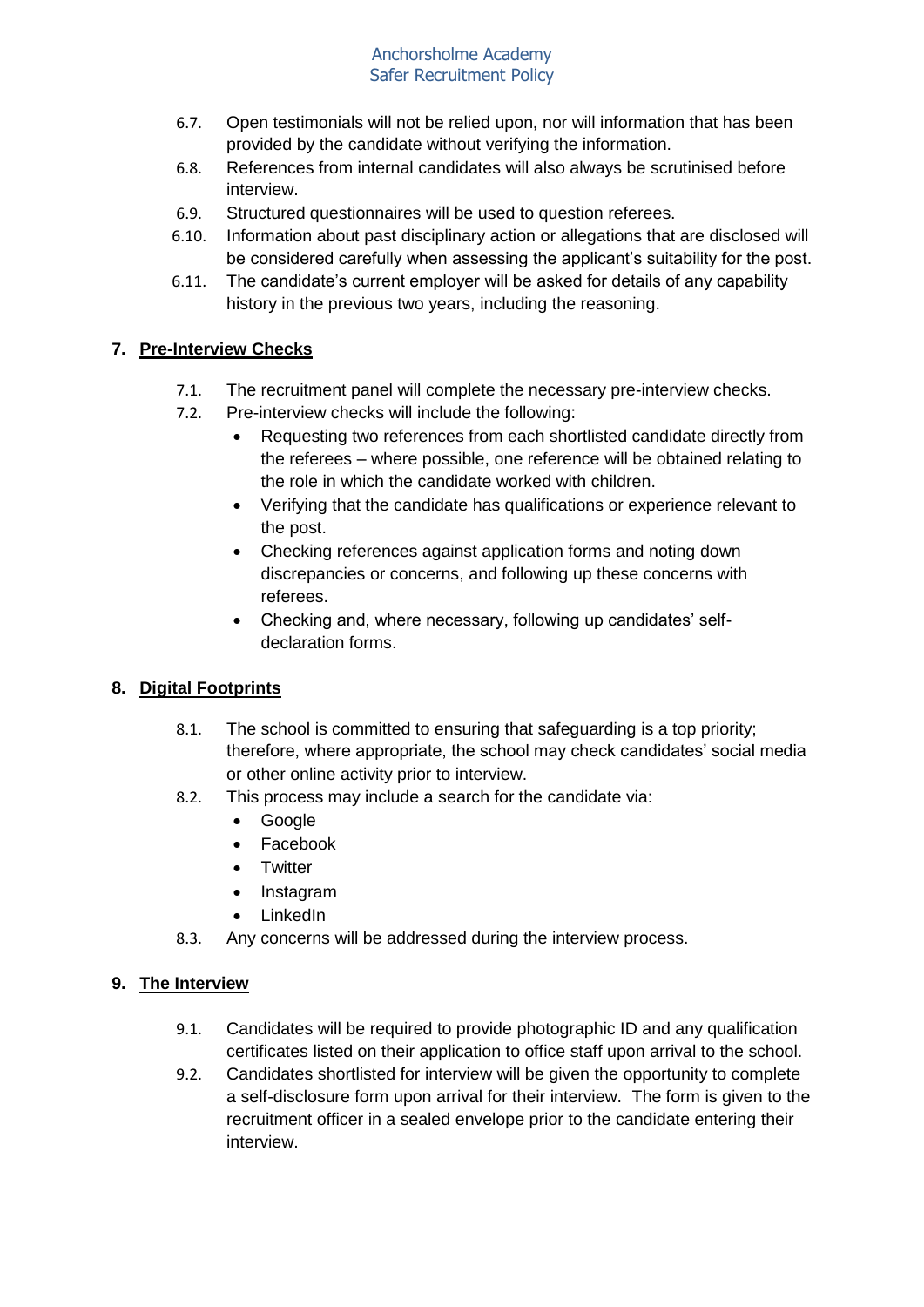- 9.3. During the interview process candidates will be asked set questions written in line with the person specification and agreed by the recruitment panel. Candidates' responses will be recorded for ease of comparison.
- 9.4. The recruitment panel will ask open questions to assess the candidate's experience and suitability for the post, and to explore the candidate's motivation towards safeguarding and their suitability to work with children.
- 9.5. Any concerns raised through contact with referees will be discussed with the candidate at this stage.
- 9.6. The candidate will be given the opportunity to discuss any concerns or ask any questions.
- 9.7. The interview process will always comprise of a face-to-face interview.

# **10. Remote Recruitment (updated re Coronavirus)**

- 10.1. The school will follow all the requirements set out in this policy when recruiting remotely, changing only the in-person nature of the interview, and implementing the necessary additional steps to support this.
- 10.2. The Network Manager will research and select a suitable online platform through which online interviews may take place, taking into account ease of use, privacy measures and suitability for the purposes of online interviews.
- 10.3. Online interviews will be conducted in line with the Acceptable Use policy and GDPR Data Protection Policy.
- 10.4. Staff members conducting an online interview will ensure they understand how to operate the various relevant functionalities of the online interview platform, e.g. how to share their screen, prior to the interview commencing.
- 10.5. Staff members conducting an online interview will ensure privacy settings are adjusted appropriately on the provider's site or application.
- 10.6. The school will be aware of, and have due regard for, the potential risks associated with online communication, e.g. ease of anonymity, and will ensure it takes suitable precautions, e.g. encrypting data where possible.
- 10.7. The school will ensure that any tasks set for candidates during the interview are compatible with the online nature of the interview, e.g. they do not require the exchange of physical paper resources.
- 10.8. The school will communicate its expectations to candidates regarding the use of the online platform in good time prior to the interview. These expectations will include, but will not be limited to, the following:
	- The candidate will participate in the interview with both the video camera and microphone features enabled at all required times.
	- The candidate will participate in the interview in a suitable setting alone in a quiet area with a neutral background.
	- The candidate will keep personal information which is not relevant to the recruitment process private, e.g. their email password, and will not ask the staff members conducting the interview to share any such private information.
	- Where necessary, the candidate will be aware that the school will record the online interview, and that they will be required to consent to this in order for the interview process to continue.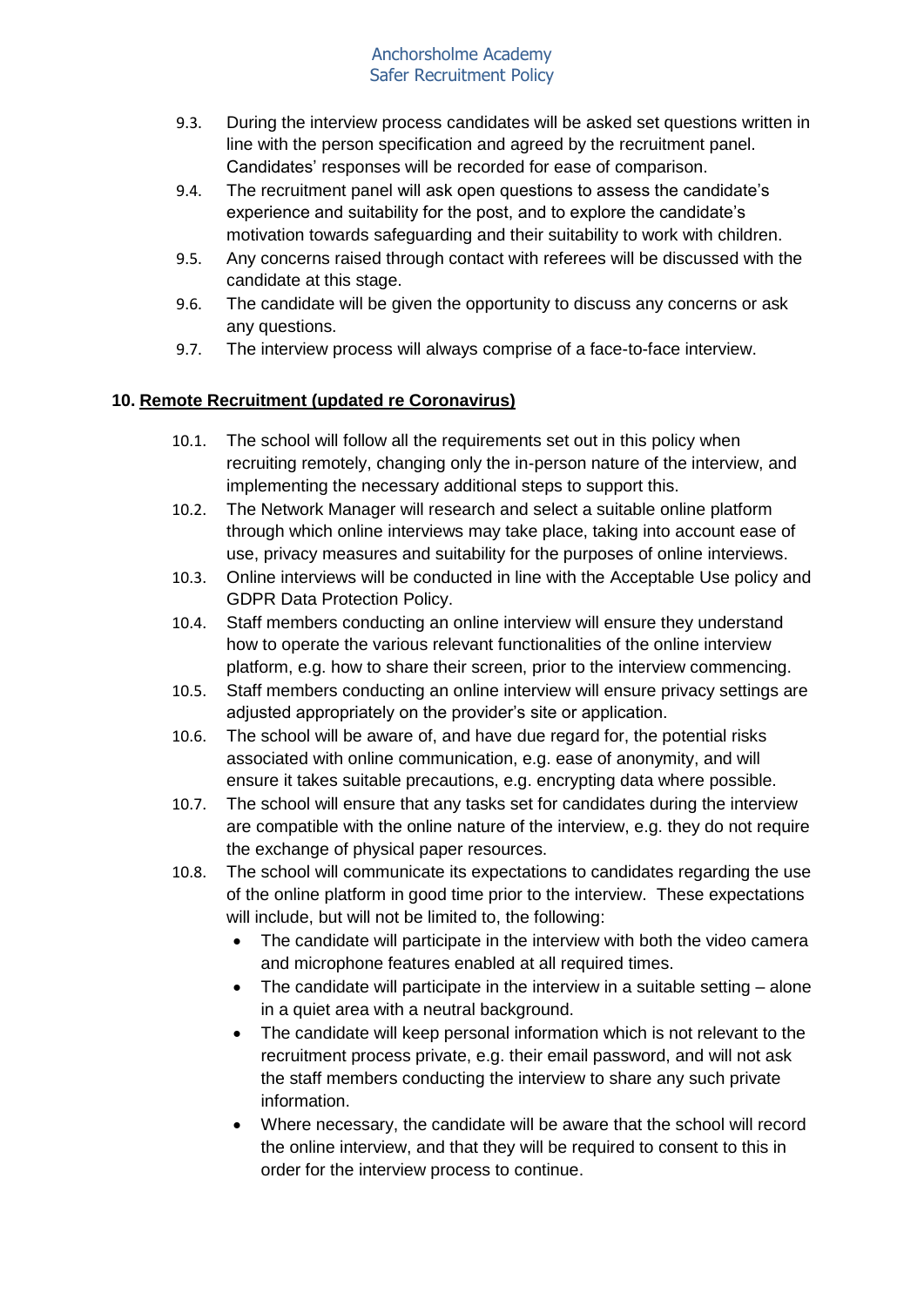- 10.9. The school will direct candidates towards the DfE's advice on ['Attending your](https://teaching.blog.gov.uk/2020/06/12/attending-your-first-remote-interview/)  [first remote interview'](https://teaching.blog.gov.uk/2020/06/12/attending-your-first-remote-interview/) prior to the interview.
- 10.10. When recording an online interview, prior permission will be acquired from the candidate in writing via email and all members of the interview will be notified once they have joined the interview before recording commences.
- 10.11. If the candidate does not provide consent to recording the interview, the school will consider whether the online interview can still take place.
- 10.12. The school will not discriminate against candidates who are recruited remotely; they will be considered fairly alongside any candidates who are not recruited remotely.
- 10.13. If a candidate refuses to interview remotely, the school will consider whether alternative arrangements for an in-person interview are possible, having due regard to the school's equality duties at all times. If this is not possible, then the school will sensitively inform the candidate that the remote interview process is a requirement of the application process, and have a considerate and good-natured discussion with the candidate as to whether they can continue with the recruitment process at this time.

# **11. After the Interview**

- 11.1. After the interview has been completed, the recruitment panel will:
	- Assess all candidates' performance using the same agreed criteria.
	- Contact the successful candidate to offer a conditional offer of employment.
	- Contact and provide feedback to the unsuccessful candidates feedback will be verbal and based on evidence of their performance against the person specification for the role.
- 11.2. Once an offer of employment has been made, the candidate's selfdeclaration form will be reviewed. If a conviction has been declared, and it is spent or filtered, the offer of employment will not be retracted based on this; however, the school will undertake the relevant assessments to determine whether the candidate is suitable to work in the school.
- 11.3. After the successful candidate has verbally accepted the job offer, the Office Manager will:
	- Write to the successful candidate to confirm their conditional offer of employment.
	- Ask the successful candidate to attend school at an agreed date/time with photographic identification to complete the DBS check and to complete the relevant pre-appointment checks and formalities.
- 11.4. Unsuccessful applications will be held securely for 6 months, in line with the Record Management policy.
- 11.5. Unsuccessful interview materials will be held securely for 6 months, in line with the Record Management policy.

## **12. Pre-Appointment Checks**

12.1. All appointments will be conditional on satisfactory completion of the necessary pre-appointment checks.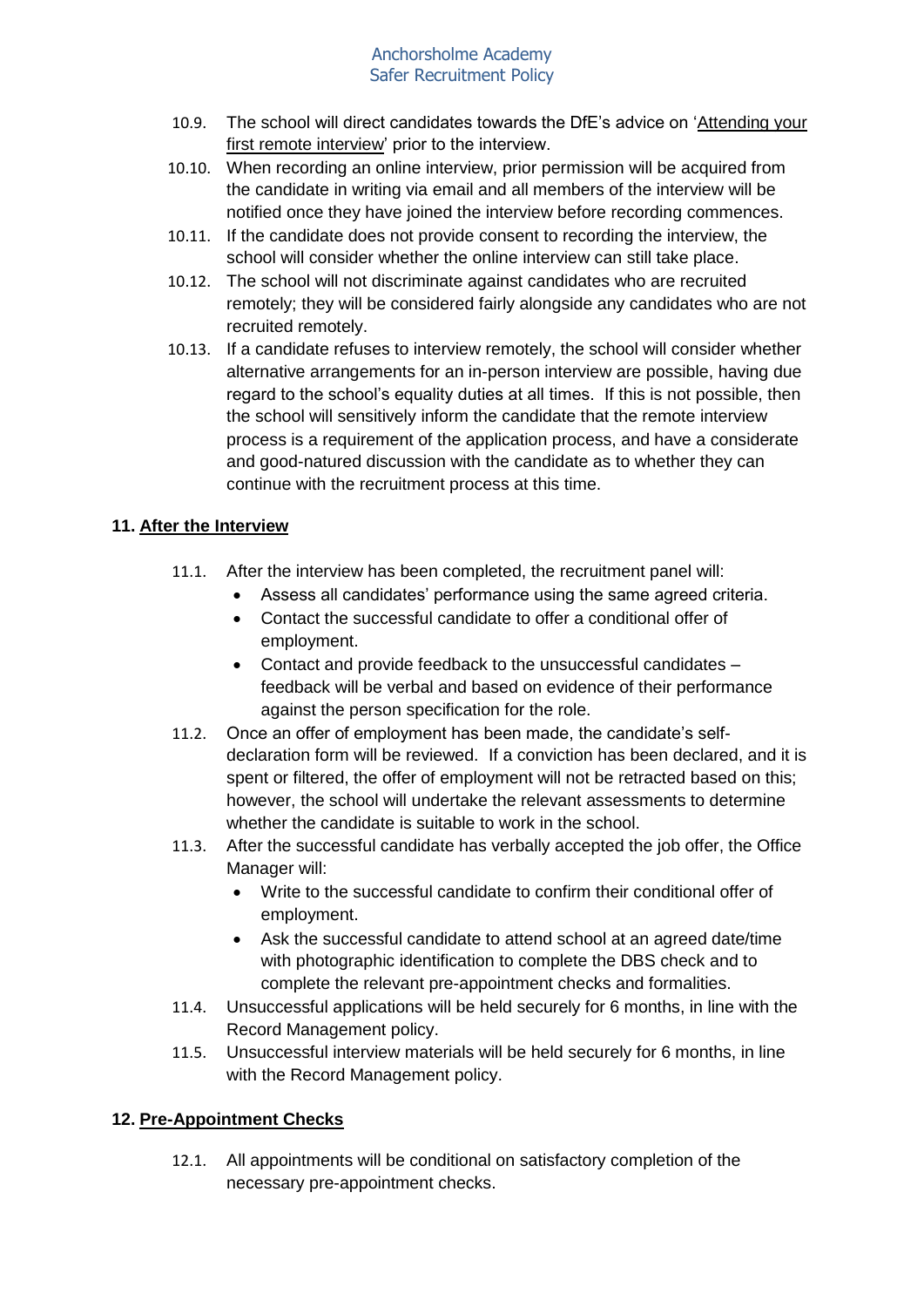- 12.2. When appointing new staff, the school will complete the following checks (this is not an exhaustive list):
	- Verify the candidate's identity;
	- Obtain an enhanced DBS certificate and, for candidates engaging in regulated activity, barred list information;
	- Complete a risk assessment if an individual will start work in regulated activity before the DBS certificate is available;
	- Verify a candidate's mental and physical fitness to carry out their role;
	- Verify the person's right to work in the UK;
	- Make further checks on any individual who has lived or worked outside the UK;
	- Verify professional qualifications, as appropriate;
	- For those in management, trustee or governor roles, a section 128 check will be carried out.
- 12.3. The DBS can only check applicants from the date they arrive in the UK, or the time the applicant has lived in the UK. The DBS cannot currently access overseas criminal records or other relevant information held overseas as part of its Disclosure service. Therefore, a DBS check will not, in most cases, reveal if an individual has a criminal record held in another country. If the recruitment panel wishes to appoint an individual from overseas, or an individual who has lived abroad in recent years prior to the appointment, and the post requires a DBS disclosure, the school will need to contact Disclosure Services who are able to undertake oversees Criminal Records Checks.
- 12.4. The Office Manager will ensure any candidate employed to carry out teaching work is not subject to a prohibition order or any sanction or restriction imposed (that remains current) by the GTCE before its abolition in March 2012.
- 12.5. If the school has reason to believe that an individual is barred, it is an offence under section 9 of the Safeguarding Vulnerable Groups Act (SVGA) 2006 for the school to allow the individual to carry out any form of regulated activity.
- 12.6. The school will use the Employer Secure Access sign-in portal via the Teaching Regulation Agency Teacher Services web page to check if a proposed governor is barred as a result of being subject to a section 128 direction.
- 12.7. Checks for all prohibitions, directions, sanctions and restrictions will be carried out by using the secure access portal on the Teacher Services' [web page.](https://teacherservices.education.gov.uk/)

## **13. After the Pre-Appointment Checks**

- 13.1. Once the pre-employment checks have been completed, the Office Manager, under instruction from the recruitment panel where necessary, will:
	- Agree a start date with the candidate.
	- Destroy the completed self-declaration forms.
	- Submit contractual paperwork, including the completed DBS check, copies of identification, references, proof of qualifications, preemployment medical enquiry form, P45, bank details, application/equal opportunities and emergency contacts.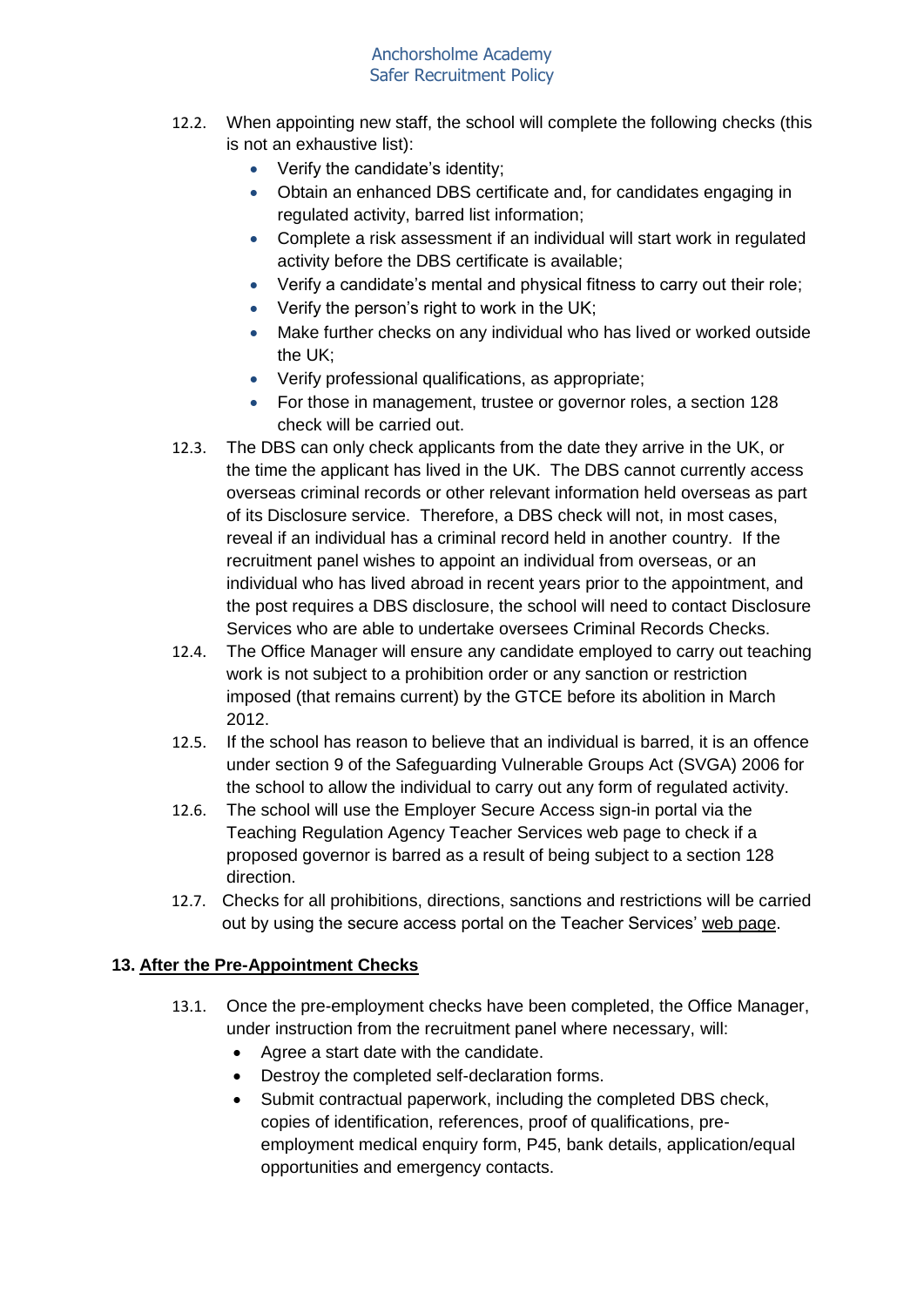• Add the required details of the checks carried out to the SCR.

## **Disclosures Containing Criminal Information**

- 14.1. A DBS check is considered to contain criminal information if it includes details of the following:
	- A police record of convictions, cautions, reprimands and final warnings
	- DBS barred list
	- Any other relevant criminal information obtained by the police
- 14.2. In the event of a disclosure containing criminal information, the Office Manager will check whether the individual has obtained any previous criminal convictions or cautions by instructing them to complete a disclosure review form, which will be followed by a meeting.
- 14.3. The Office Manager will discuss the disclosed information with the Headteacher immediately to agree a course of action regarding any prospective or existing employee.
- 14.4. The individual will be required to attend a meeting with the Headteacher and the Office Manager to confirm that the convictions are theirs. If the individual denies that the convictions relate to them, the Office Manager will contact the DBS to carry out an investigation. During the meeting a DBS Disclosure Risk Assessment Form will be completed and a copy retained.
- 14.5. If it is established by the DBS that the convictions do concern the individual, the Headteacher will explore the circumstances surrounding these and their suitability to work with children.
- 14.6. For prospective employees, all posts will remain pending whilst meetings and investigations take place.
- 14.7. For current employees, the Headteacher will consider and decide whether adjustments will need to be made whilst meetings and investigations take place, including:
	- Whether the employee can continue their practice.
	- Whether closer supervision is required of the employee.
	- Whether the employee should be temporarily transferred to other duties.
	- Whether the employee should be dealt with in accordance with disciplinary procedures and suspended with entitlement to full pay.
- 14.8. An exception is if the recruitment panel was already aware of the employee's convictions and had previously discussed that they were still suitable for their appointment, or, if it is revealed that the convictions do not relate to the individual concerned.

#### **15. Recruitment of Ex-Offenders**

- 15.1. The school is aware of its responsibility under the Police Act 1997 not to discriminate applicants based on their criminal record.
- 15.2. The school will only ask an individual to provide details of convictions and cautions that the school is legally entitled to consider when recruiting candidates.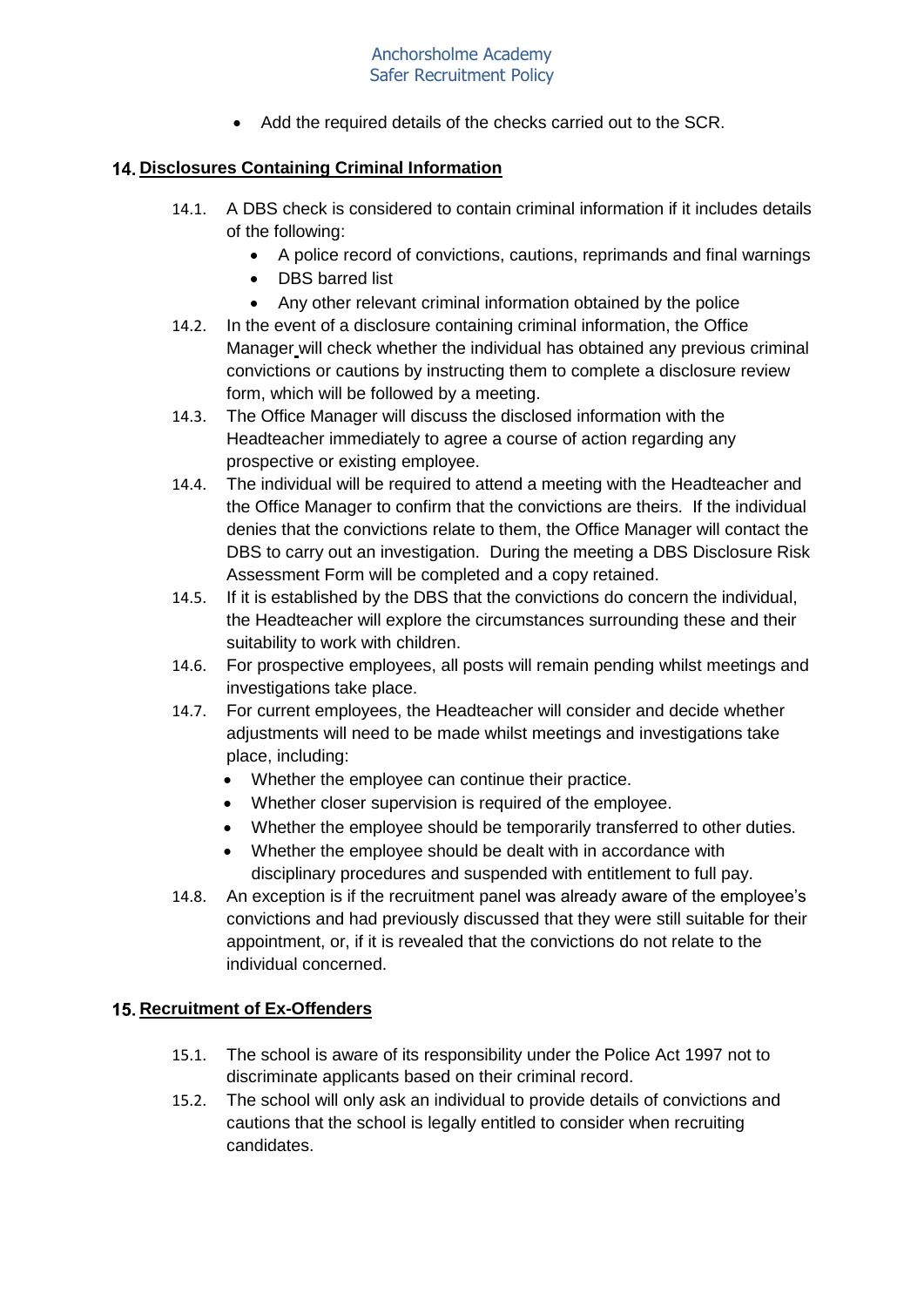- 15.3. The school selects all candidates for interview based on their skills, qualifications and experience.
- 15.4. All job application forms, job adverts and recruitment briefs that require a DBS check will outline that an application for a DBS certificate will be submitted for all candidates once they have been offered the position.
- 15.5. During the recruitment process, the school will ensure that a discussion between the recruitment panel takes place to evaluate any offences or other matters relevant to the position if indicated on the application form.
- 15.6. Candidates will be informed that failure to reveal any information which is directly related to the post could result in withdrawal of an offer of employment.
- 15.7. Any DBS certificates that reveal criminal information will be discussed with the individual, and their eligibility for the position will be reviewed.

# **16. Single Central Record (SCR)**

- 16.1. The Office Manager is responsible for maintaining and regularly updating the SCR.
- 16.2. All new employees will be added to the record, which will include:
	- All staff (including supply staff) who work at the school.
	- All others who work in regular contact with children in the school or college, including volunteers.
- 16.3. The bullet points below set out the minimum information that must be recorded in respect of staff members (including teacher trainees on salaried routes). The record will indicate whether the following checks have been carried out or certificates obtained, and the date on which each check was completed/certificate obtained:
	- An identity check
	- A barred list check
	- An enhanced DBS check
	- A prohibition from teaching check
	- A check to establish the person's right to work in the UK
	- Further checks on people living or working outside the UK, including checks for European Economic Area (EEA) teacher sanctions and restrictions
	- For those in management, trustee or governor roles, a section 128 check
- 16.4. For supply staff, the school will include whether written confirmation has been received that the employment business supplying the member of supply staff has carried out the relevant checks and obtained the appropriate certificates, and the date that confirmation was received and whether any enhanced DBS check certificate has been provided in respect of the member of staff.
- 16.5. If checks are carried out on volunteers, this will be recorded in the SCR.
- 16.6. The Sea View Trust will not keep separate SCRs for each academy; however, it will ensure that all those who need to see the central SCR can easily do so and that the SCR can easily be filtered by academy.
- 16.7.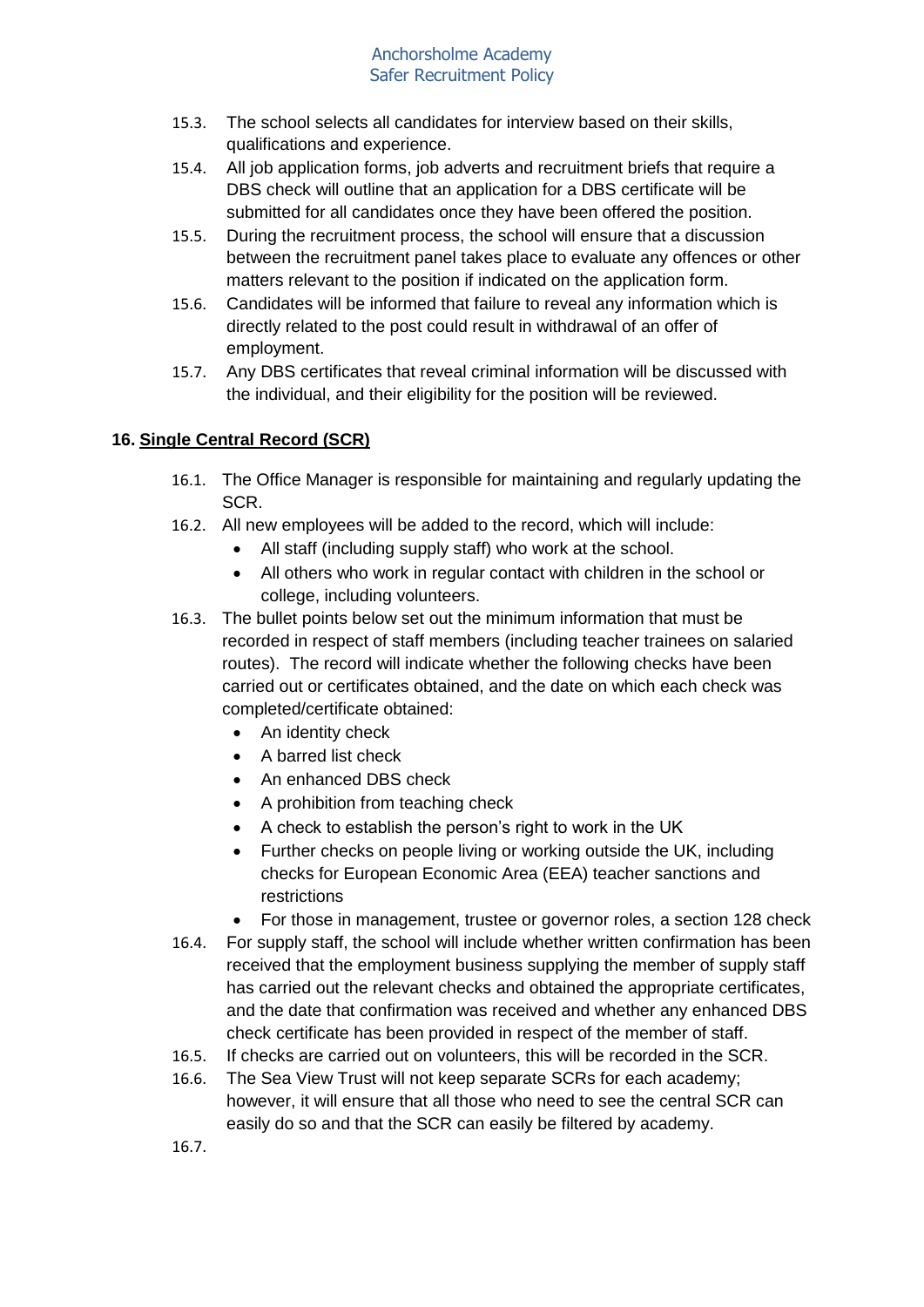#### **17. Safer Recruitment Training**

- 17.1. At least one member of the recruitment panel will have completed formal safer recruitment training.
- 17.2. As a measure of good practice, the school will ensure that this training is renewed every five years.

## **18. Volunteers**

- 18.1. For volunteers, if they are not engaging in regulated activity, an enhanced DBS check will be obtained – a barred list check will not be required.
- 18.2. If volunteers are engaging in regulated activity and are new to the school, an enhanced DBS check with a barred list check will be required.
- 18.3. Existing volunteers in regulated activity do not need to be re-checked if they have already had a DBS check (including barred list information); however, the school may decide to conduct a repeat DBS check.
- 18.4. If a volunteer is not in regulated activity, the school will use its professional judgement, after conducting a risk assessment, to determine whether to seek an enhanced DBS check, but no barred list check will be required.

### **19. Candidates who have Lived Outside the UK**

- 19.1. For candidates who have lived outside the UK, all mandatory checks outlined in this policy will be carried out, along with additional checks where necessary.
- 19.2. For candidates who have lived or worked outside the UK, the school will make further checks where necessary, including, but not limited to:
	- Obtaining an enhanced DBS certificate with barred list information, including for candidates who have not been to the UK before.
	- For teaching staff, obtaining proof of their past conduct as a teacher from the professional regulating authority in the country in which they worked, where available.
- 19.3. The DBS cannot obtain police records from overseas; however, a check will be conducted to establish whether the individual has disclosed any criminal convictions during their time in the UK.
- 19.4. As the DBS cannot provide details of police records for overseas applications, the school is aware that the DBS information may not provide a complete picture of a candidate's criminal record.
- 19.5. In relation to the above, the school will conduct additional recruitment checks such as obtaining a certificate of good conduct from relevant embassies or the police.
- 19.6. The school will be extra vigilant when considering an applicant from overseas and will obtain additional references where possible to ensure their suitability for the role.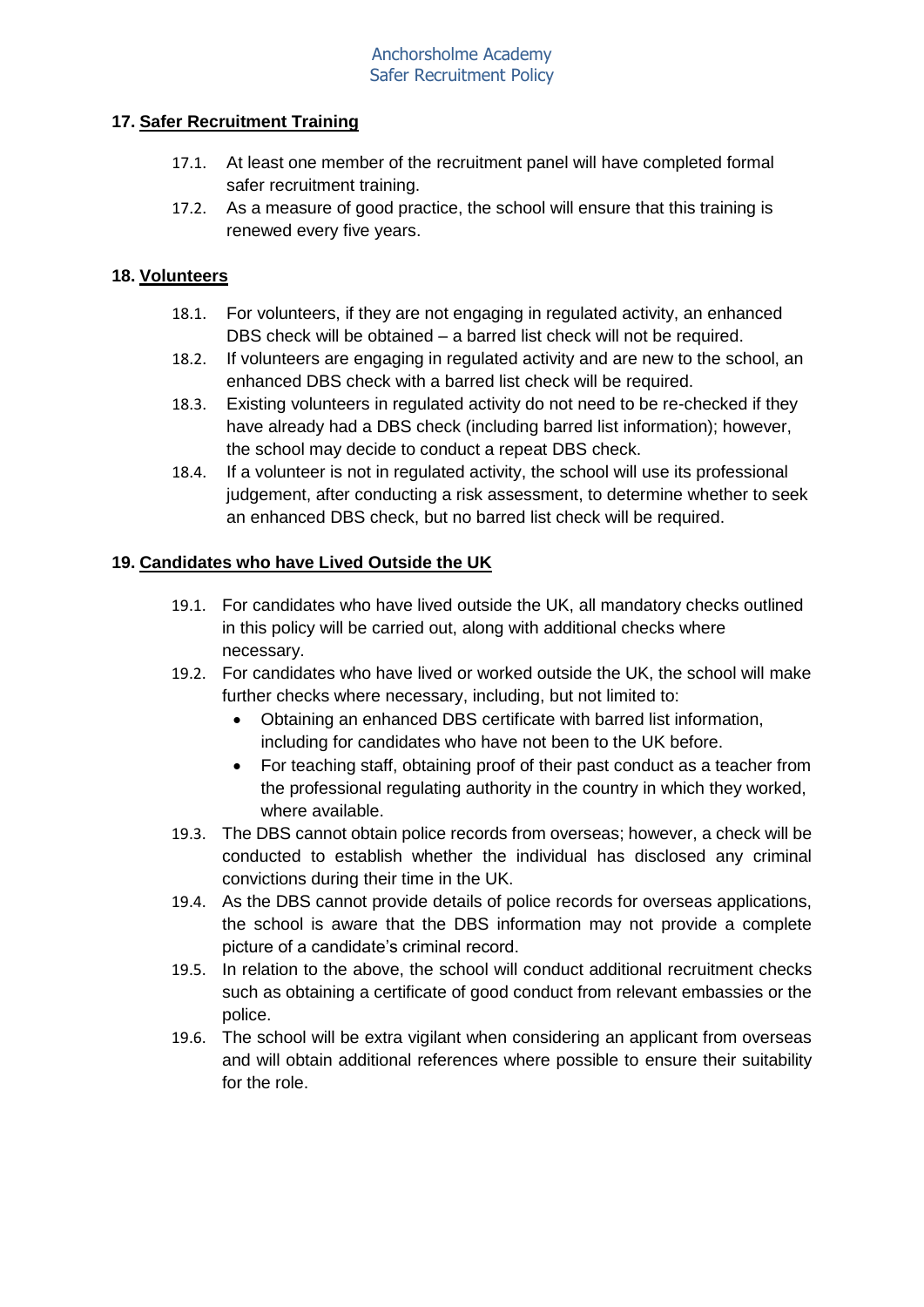## **20. Agency and Third-Party Staff**

- 20.1. In the case of any employee working at the school who is sourced from an agency or third-party organisation, confirmation must be obtained from the organisation, in writing, that all necessary checks have been completed.
- 20.2. Confirmation will also be obtained that the individual who presents for work is the same person on whom all checks have been completed. A member of the office team must witness photographic identification and this will be evidenced in the SCR.

## **21. Placement Students**

- 21.1. The school will ensure that enhanced DBS information is obtained on all salaried applicants for initial teacher training who are in regulated activity.
- 21.2. Where placement students are fee-funded, it is the responsibility of the initial training provider to carry out the necessary checks and communicate the details to school in advance of the student attending the setting.
- 21.3. Confirmation will also be obtained that the individual who presents is the person expected. A member of the office team must witness photographic identification and this will be evidenced in the SCR.

### **22. Existing Staff**

- 22.1. If a member of staff moves from a post that was not regulated activity to one that is, the relevant checks will be carried out.
- 22.2. The Office Manager will carry out further checks where there is a concern about a member of staff's suitability to work with children.
- 22.3. An investigation will be carried out to gather enough evidence to establish if an allegation has a foundation.
- 22.4. The school will refer to the DBS anyone who has harmed, or poses a risk of harm, to a child or vulnerable adult where:
	- The harm test is satisfied in respect of that harm.
	- The individual has received a caution or conviction for a relevant offence, or if there is reason to believe that the individual has committed a listed relevant offence.
	- The individual is deployed to another area of work not in regulated activity, or where they have been suspended.
- 22.5. Referrals to the DBS will be made on conclusion of an investigation where an individual has been removed from regulated activity.
- 22.6. Referrals to the DBS will be made as soon as possible after the resignation, removal or redeployment of the staff member.

## **23. Contractors**

23.1. The school will ensure that any contractor, or any employee of the contractor, has been subject to the appropriate level of DBS check. Contractors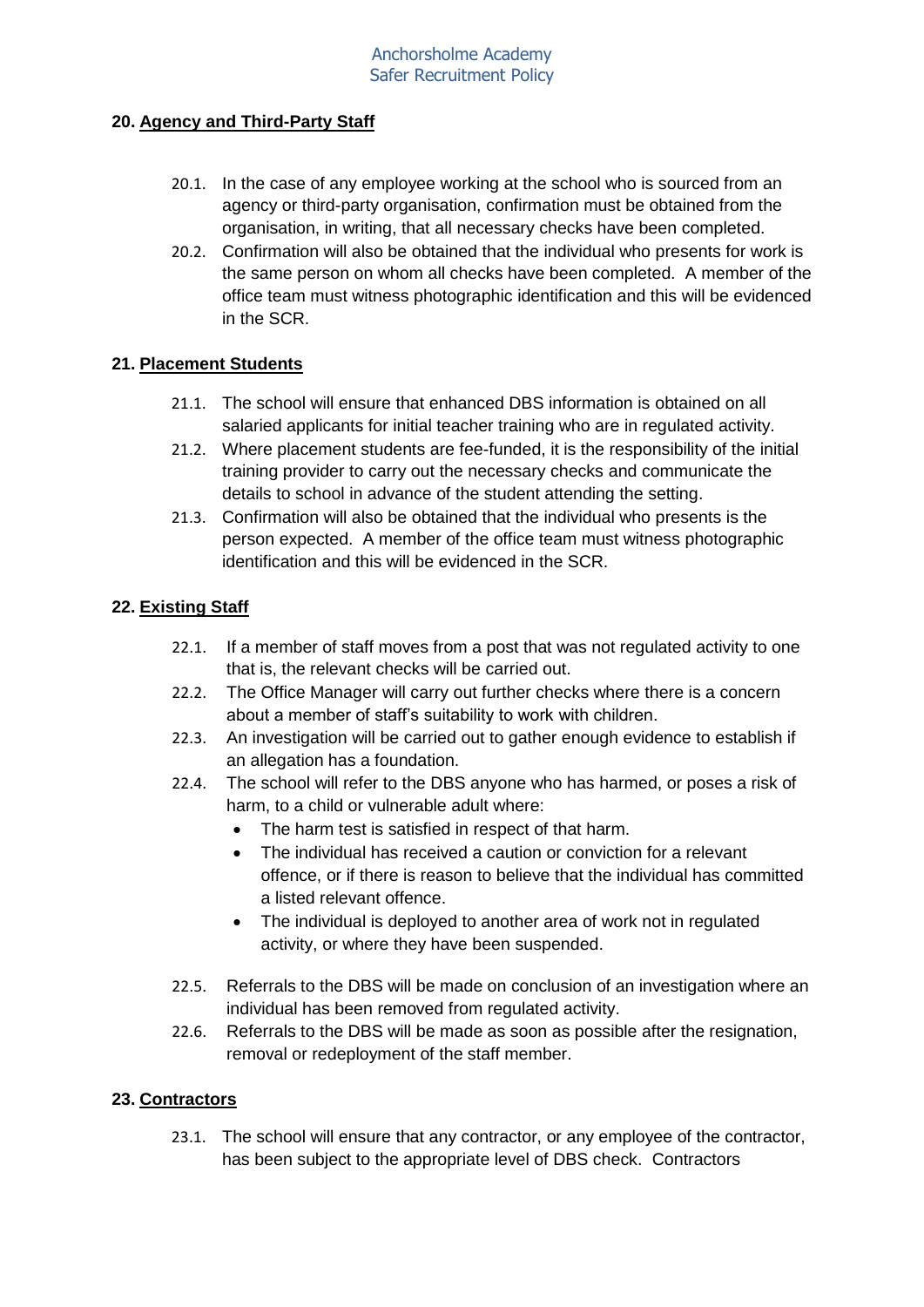engaging in regulated activity will require an enhanced DBS certificate (including barred list information).

- 23.2. For all other contractors who are not engaging in regulated activity, but whose work provides them with an opportunity for regular contact with children, an enhanced DBS check (not including barred list information) will be required.
- 23.3. If not provided by the contractor, DBS confirmation must be obtained from the employee of the contractor, in writing, that all necessary checks have been completed.
- 23.4. Confirmation will also be obtained that the individual who presents is the same person expected. The Site Supervisor is responsible for witnessing photographic identification.
- 23.5. Under no circumstances will a contractor in respect of whom no checks have been obtained be allowed to work unsupervised or engage in regulated activity.
- 23.6. If a contractor is self-employed, the school will consider obtaining the DBS check, as self-employed people are not able to make an application directly to the DBS on their own account.

# **24. Adults who Supervise Children on Work Experience**

- 24.1. If the school is accommodating work experience placements, the school will ensure that the host school has policies and procedures in place to protect children from harm.
- 24.2. Barred list checks by the DBS might be required on some people who supervise a child under the age of 16 on a work experience placement. In such cases, the school will consider the specific circumstances of the work experience. Consideration will be given in particular to the nature of the supervision and the frequency of the activity being supervised, to determine what, if any, checks are necessary. These considerations will include whether the person providing the teaching/training/instruction/supervision to the child on work experience will be:
	- Unsupervised themselves.
	- Providing the teaching/training/instruction/supervision frequently (more than three days in a 30-day period or overnight).
- 24.3. If the person working with the child is unsupervised and the same person is in frequent contact with the child, the work is likely to be regulated activity. In this case, the school will ask the host school to ensure that the person providing the instruction or training is not a barred person.
- 24.4. If the activity undertaken by the child on work experience takes place in a 'specified place', such as the school, and gives the opportunity for contact with children, this may itself be considered regulated activity. In these cases, and where the child is 16 years of age or over, the work experience provider will consider whether a DBS enhanced check should be requested for the child/young person in question. DBS checks cannot be requested for children/young people under the age of 16.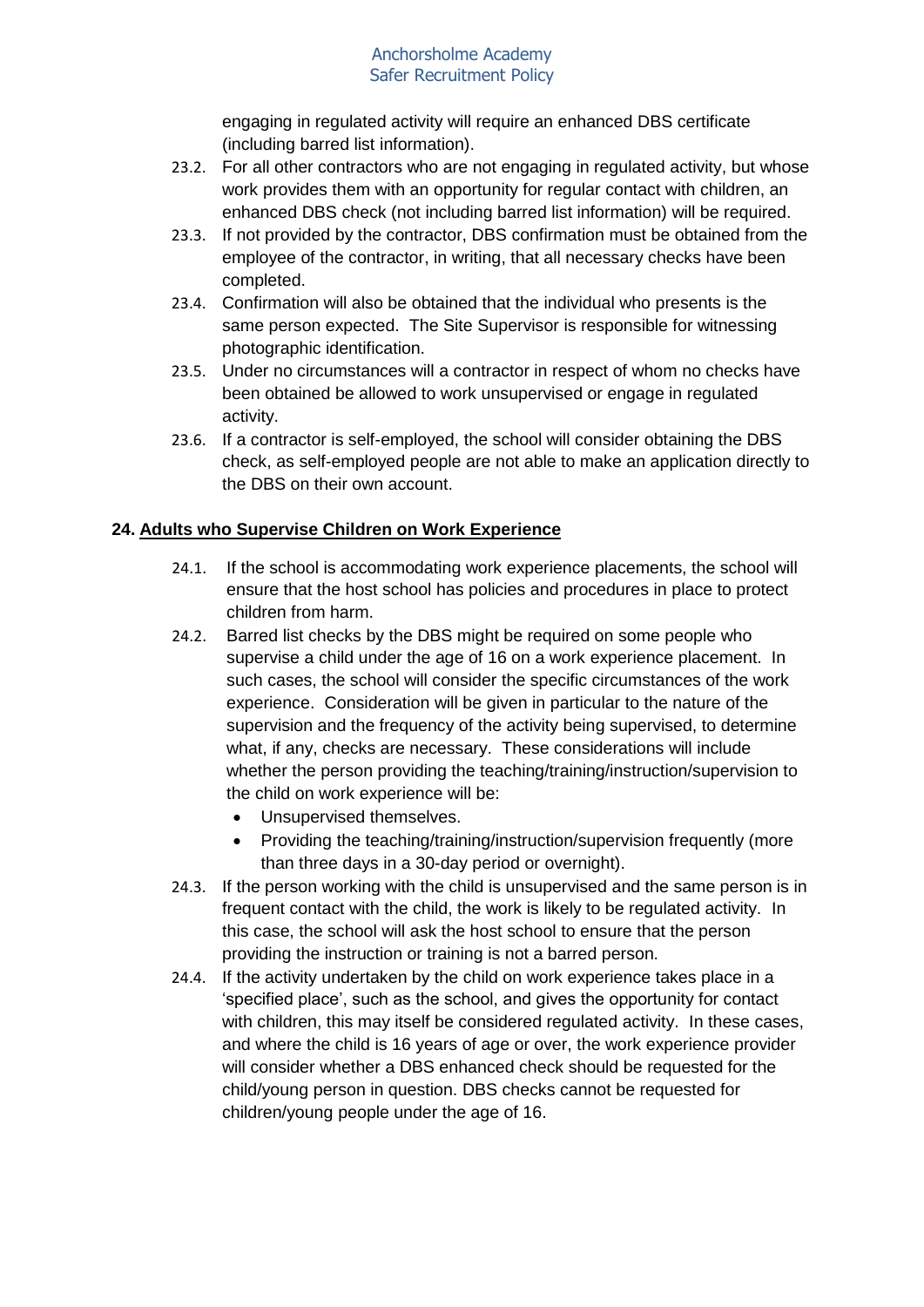## **Procedures for Alternative Provision**

25.1. Where a student is placed in alternative provision, the Office Manager will be notified and will obtain written confirmation from the provider that the appropriate DBS checks have been carried out on the provider's staff.

## **26. Governors**

- 26.1. Governors will have an enhanced criminal records certificate from the DBS. Governance is not a regulated activity and so governors will not need a barred list check unless, in addition to their governance duties, they also engage in regulated activity.
- 26.2. Trustees and members will be subject to a section 128 check.
- 26.3. Newly appointed chairs of trustees will be subject to a suitability check, which includes:
	- An identity check.
	- Confirmation of the right to work in the UK.
	- An enhanced DBS check.
	- Where required, additional information if the individual has lived outside the UK for a period of 12 months or longer.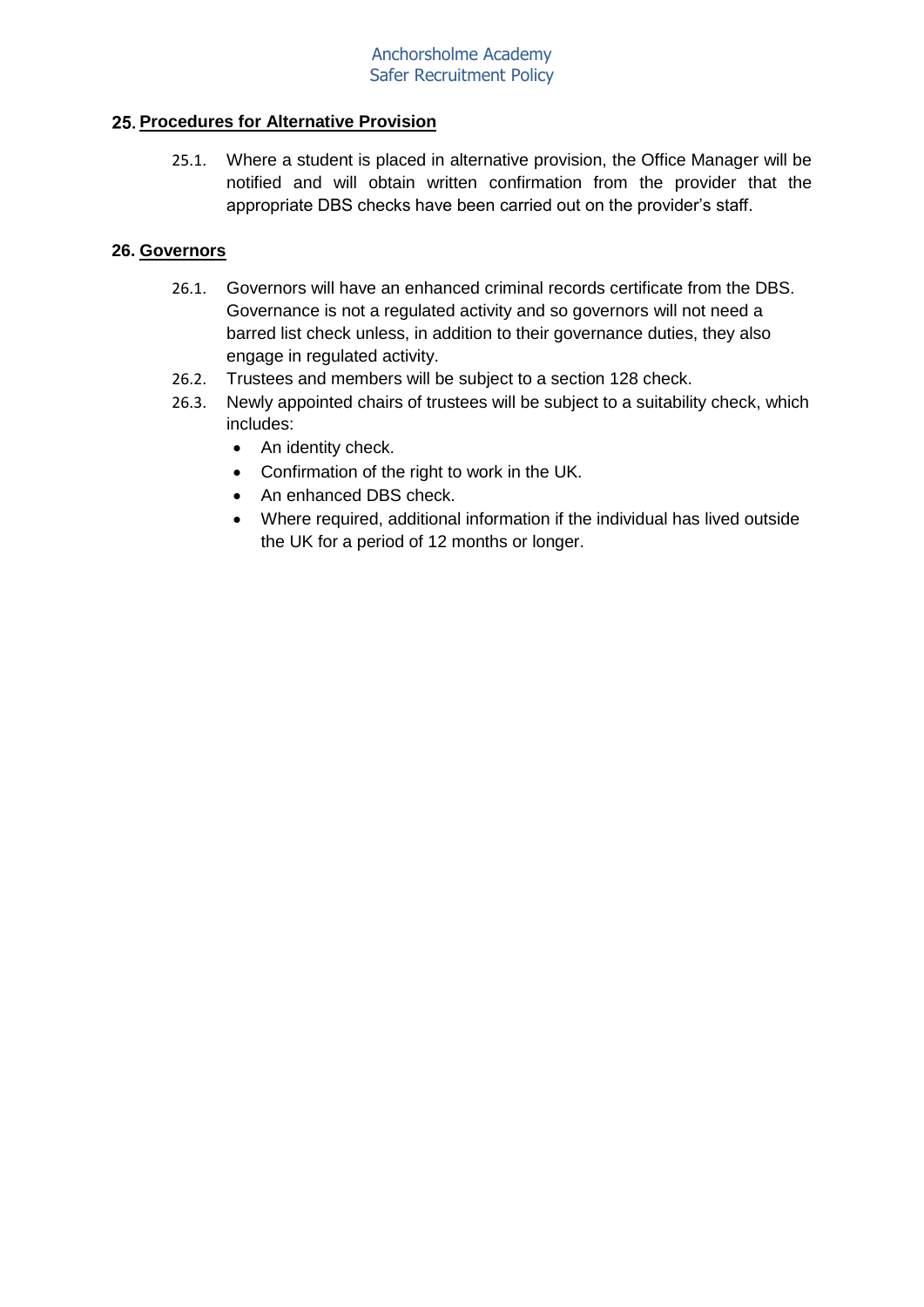#### **Appendix 1 Flowchart of Disclosure and Barring Service Criminal Record Checks and Barred List Checks**

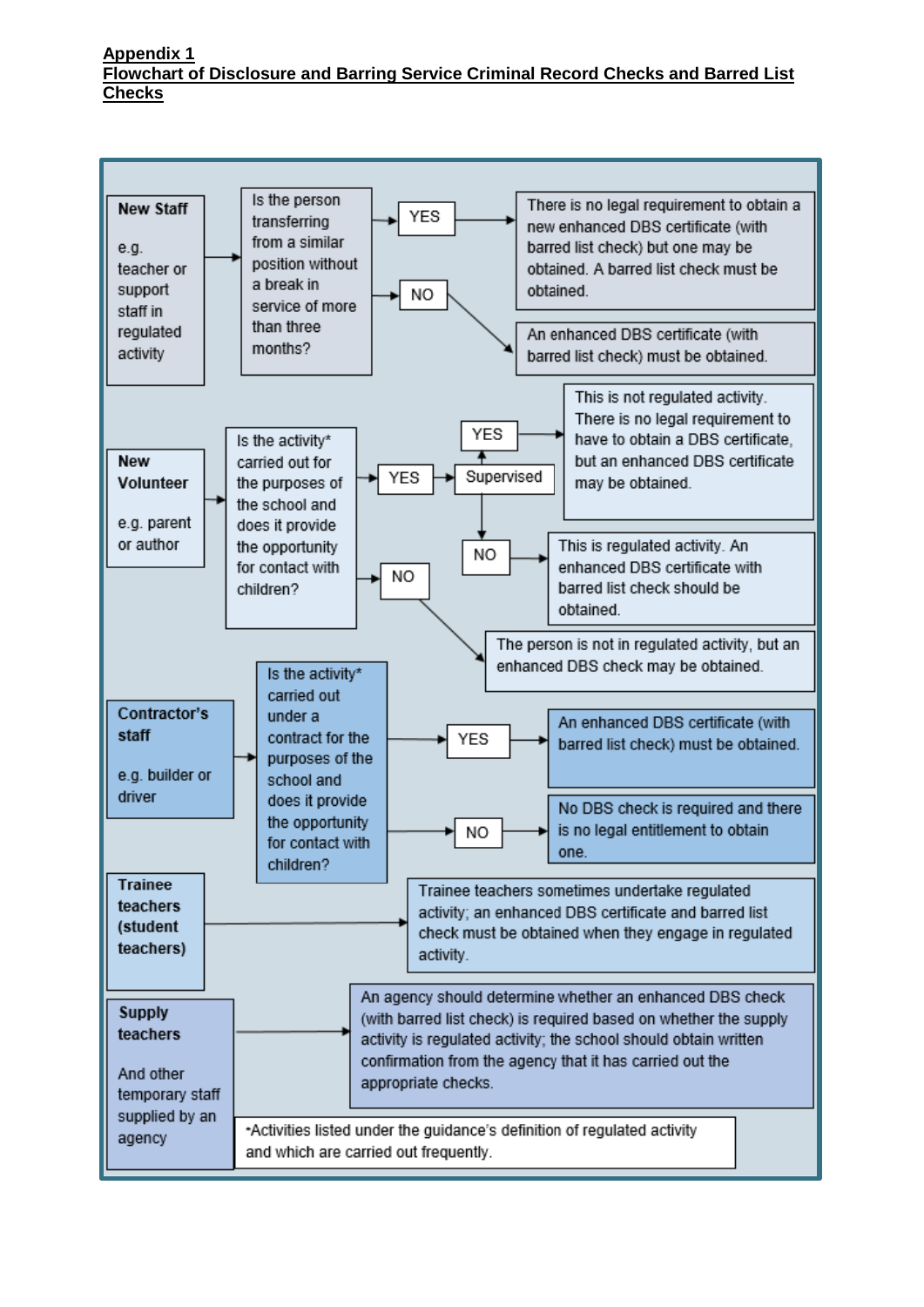## **Appendix 2 Overseas Checklist/Proforma**

In accordance with Keeping Children Safe in Education (KCSIE), when appointing new staff members, schools must make any further checks they consider appropriate where a member of staff has lived or worked outside of the UK in the last 5 years.

Although schools must conduct additional checks, there are no statutory requirements regarding checks which must be conducted and it is at the discretion of the school to decide which checks should be conducted for UK nationals who have lived or worked outside of the UK.

The Home Office has also produced guidance on criminal record checks for overseas applications, which schools can use to find out who can apply, how to apply and contact details for criminal record checks overseas. However, Disclosure Services (the schools service provider of DBS checks) will provide overseas criminal record checks where appropriate.

Please complete the section below:-

| Name of employee:                                                                   |                                                                                                                                                           |
|-------------------------------------------------------------------------------------|-----------------------------------------------------------------------------------------------------------------------------------------------------------|
| Position applied for:                                                               |                                                                                                                                                           |
| Has the applicant lived or worked outside<br>of the UK in the last 5 years?         | YES / NO                                                                                                                                                  |
| (please circle)                                                                     | If stated 'no' above – no further action to be taken.<br>Please sign and date below. If stated 'Yes', please<br>continue and complete all other sections. |
| Has a Certificate of Good Conduct or<br>similar criminal records check from those   | YES / NO                                                                                                                                                  |
| countries been received from the<br>employee?<br>(please circle)                    | If 'yes', please attach copy                                                                                                                              |
| If 'no' to the above, is an overseas criminal<br>record check to be applied for via | YES / NO                                                                                                                                                  |
| Disclosure Services?<br>(please circle)                                             | If no, please state reason why: -                                                                                                                         |
|                                                                                     |                                                                                                                                                           |

Completed by: <br>
example the state of the state of the Signed:  $\Box$  Signed:  $\Box$  and  $\Box$  and  $\Box$  and  $\Box$  and  $\Box$  and  $\Box$  and  $\Box$  and  $\Box$  and  $\Box$  and  $\Box$  and  $\Box$  and  $\Box$  and  $\Box$  and  $\Box$  and  $\Box$  and  $\Box$  and  $\Box$ 

Position: \_\_\_\_\_\_\_\_\_\_\_\_\_\_\_\_\_\_\_\_\_\_\_\_\_\_\_\_\_\_\_\_\_\_\_\_\_\_\_ Date: \_\_\_\_\_\_\_\_\_\_\_\_\_\_\_\_\_\_\_\_\_\_\_\_\_

|--|

Signed: \_\_\_\_\_\_\_\_\_\_\_\_\_\_\_\_\_\_\_\_\_\_\_\_\_\_\_\_\_\_\_\_\_\_\_\_\_\_\_\_ Date: \_\_\_\_\_\_\_\_\_\_\_\_\_\_\_\_\_\_\_\_\_\_\_\_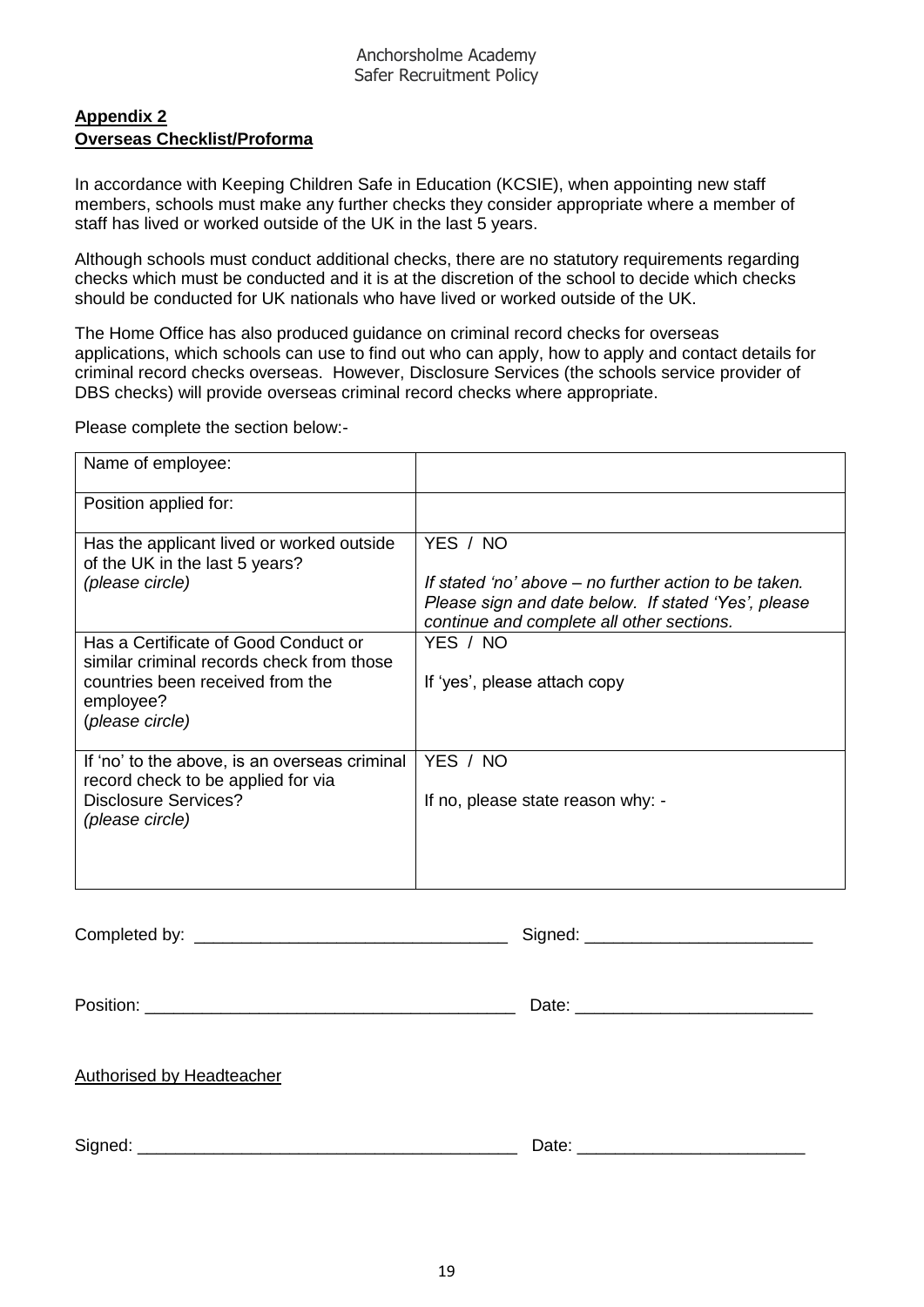## **Appendix 3**

**Disclosure Review Form** – to be completed by a candidate if their disclosure contains criminal information.

This will then be followed up with a meeting with Headteacher and Office Manager.

| <b>Applicant's Name:</b>                                | <b>Applicant's DOB:</b>                                                             |
|---------------------------------------------------------|-------------------------------------------------------------------------------------|
| <b>Position being Considered for:</b>                   |                                                                                     |
| nature of offence and sentence imposed of each offence. | Please provide full details including date of conviction/caution/bind-overs, court, |
|                                                         |                                                                                     |
|                                                         |                                                                                     |
|                                                         |                                                                                     |
|                                                         |                                                                                     |
|                                                         |                                                                                     |
|                                                         |                                                                                     |
|                                                         |                                                                                     |
|                                                         |                                                                                     |
| Print name                                              |                                                                                     |

Date \_\_\_\_\_\_\_\_\_\_\_\_\_\_\_\_\_\_\_\_\_\_\_\_\_\_\_\_\_\_\_\_\_\_\_\_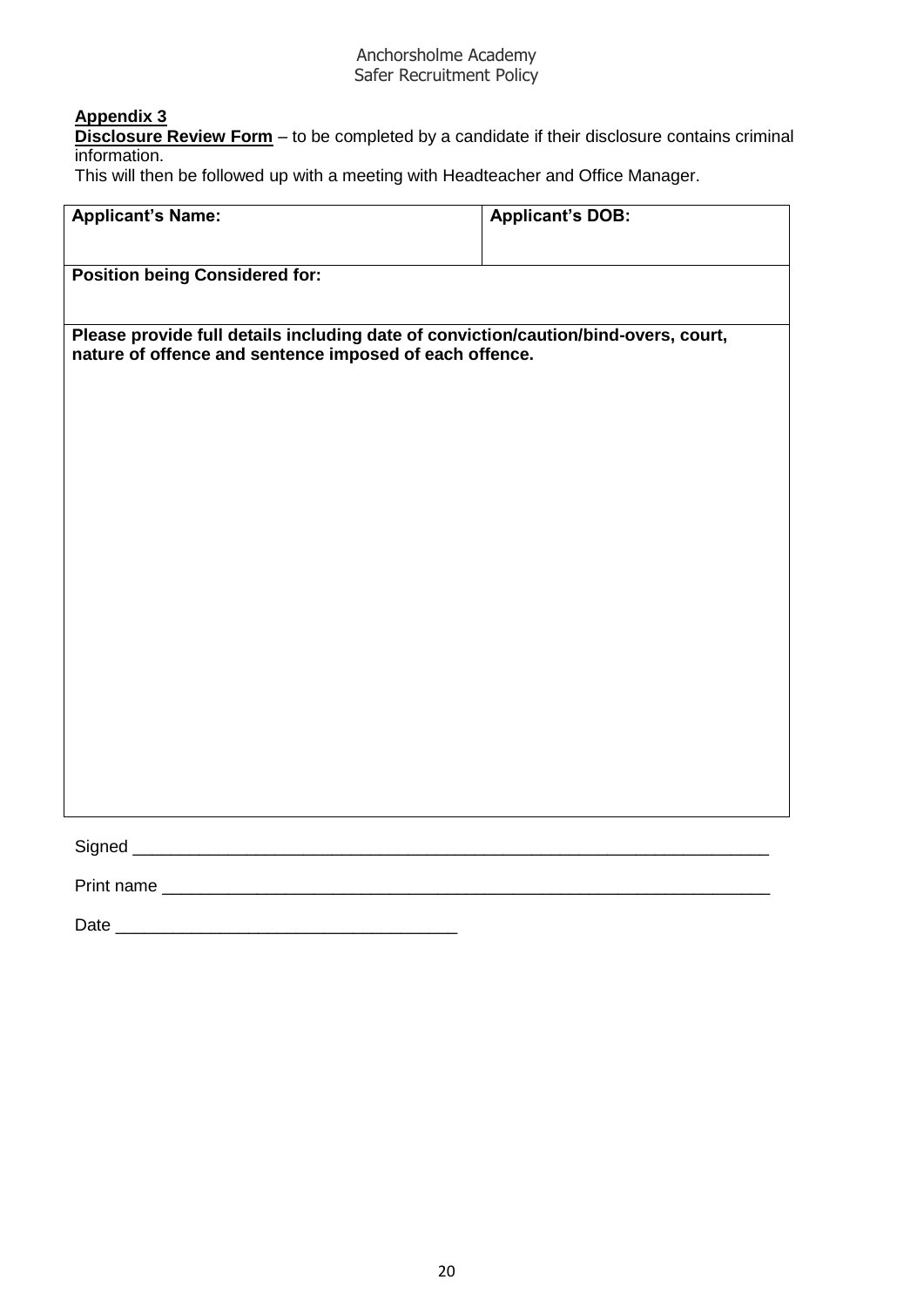#### **Appendix 4 DBS Disclosure Risk Assessment**

| To be completed by the Headteacher:                                                                         |                       | <b>Headteacher's Name:</b>         |       |                      |                     |  |  |
|-------------------------------------------------------------------------------------------------------------|-----------------------|------------------------------------|-------|----------------------|---------------------|--|--|
| HR advice from:                                                                                             |                       | <b>HR Name:</b>                    |       |                      |                     |  |  |
| <b>Applicant's Name:</b>                                                                                    |                       | <b>Applicant's DOB:</b>            |       |                      |                     |  |  |
| <b>Disclosure Number:</b>                                                                                   |                       | <b>Disclosure Date:</b>            |       |                      |                     |  |  |
| <b>Position being Considered for:</b>                                                                       |                       | Date of Discussion with Applicant: |       |                      |                     |  |  |
| Was the conviction declared prior to the disclosure being received?<br>Yes<br><b>No</b><br>$\Box$<br>$\Box$ | <b>Not Known</b><br>П |                                    |       |                      |                     |  |  |
| Is the conviction or other matter revealed relevant to the position?                                        |                       |                                    |       | <b>Yes</b><br>$\Box$ | <b>No</b><br>□      |  |  |
| Is the conviction or other matter revealed<br>relevant to the position in question?                         |                       |                                    |       |                      |                     |  |  |
| How serious is any offence or other matter<br>revealed?                                                     |                       |                                    |       |                      |                     |  |  |
| Does the individual agree that the                                                                          |                       |                                    |       |                      |                     |  |  |
| information provided is correct? *Individuals                                                               |                       |                                    |       |                      |                     |  |  |
| must be given the opportunity to discuss                                                                    |                       |                                    |       |                      |                     |  |  |
| the disclosure before a decision is made if                                                                 |                       |                                    |       |                      |                     |  |  |
| the matter could result in refusal of                                                                       |                       |                                    |       |                      |                     |  |  |
| employment.                                                                                                 |                       |                                    |       |                      |                     |  |  |
| How long is it since the offence or other<br>matter revealed?                                               |                       |                                    |       |                      |                     |  |  |
| Does the individual have a pattern of                                                                       |                       |                                    |       |                      |                     |  |  |
| offending behaviour or other relevant                                                                       |                       |                                    |       |                      |                     |  |  |
| matters?                                                                                                    |                       |                                    |       |                      |                     |  |  |
| Have the applicant's circumstances                                                                          |                       |                                    |       |                      |                     |  |  |
| changed since the offending behaviour or                                                                    |                       |                                    |       |                      |                     |  |  |
| other relevant matters?                                                                                     |                       |                                    |       |                      |                     |  |  |
| The circumstances surrounding the offence                                                                   |                       |                                    |       |                      |                     |  |  |
| and the explanation offered by the                                                                          |                       |                                    |       |                      |                     |  |  |
| individual.                                                                                                 |                       |                                    |       |                      |                     |  |  |
| What is the nature of the contact that the                                                                  |                       |                                    |       |                      |                     |  |  |
| individual will have with vulnerable groups?                                                                |                       |                                    |       |                      |                     |  |  |
| What supervision is available to reduce or                                                                  |                       |                                    |       |                      |                     |  |  |
| remove any risk?                                                                                            |                       |                                    |       |                      |                     |  |  |
| What additional safeguards can be                                                                           |                       |                                    |       |                      |                     |  |  |
| implemented to reduce or remove any risk?                                                                   |                       |                                    |       |                      |                     |  |  |
| Headteacher's Assessment of suitability for                                                                 |                       | <b>SUITABLE</b>                    |       |                      | <b>NOT SUITABLE</b> |  |  |
| employment in the above post                                                                                |                       | □                                  |       | □                    |                     |  |  |
| Headteacher's signature:                                                                                    |                       | Date:                              |       |                      |                     |  |  |
| <b>Safeguarding Governor</b><br>Name:                                                                       | Signature:            |                                    | Date: |                      |                     |  |  |

**Please retain this form on the individuals personnel file in a secure envelope marked confidential.** 

**This document should only be accessed by the Headteacher and Office Manager.**